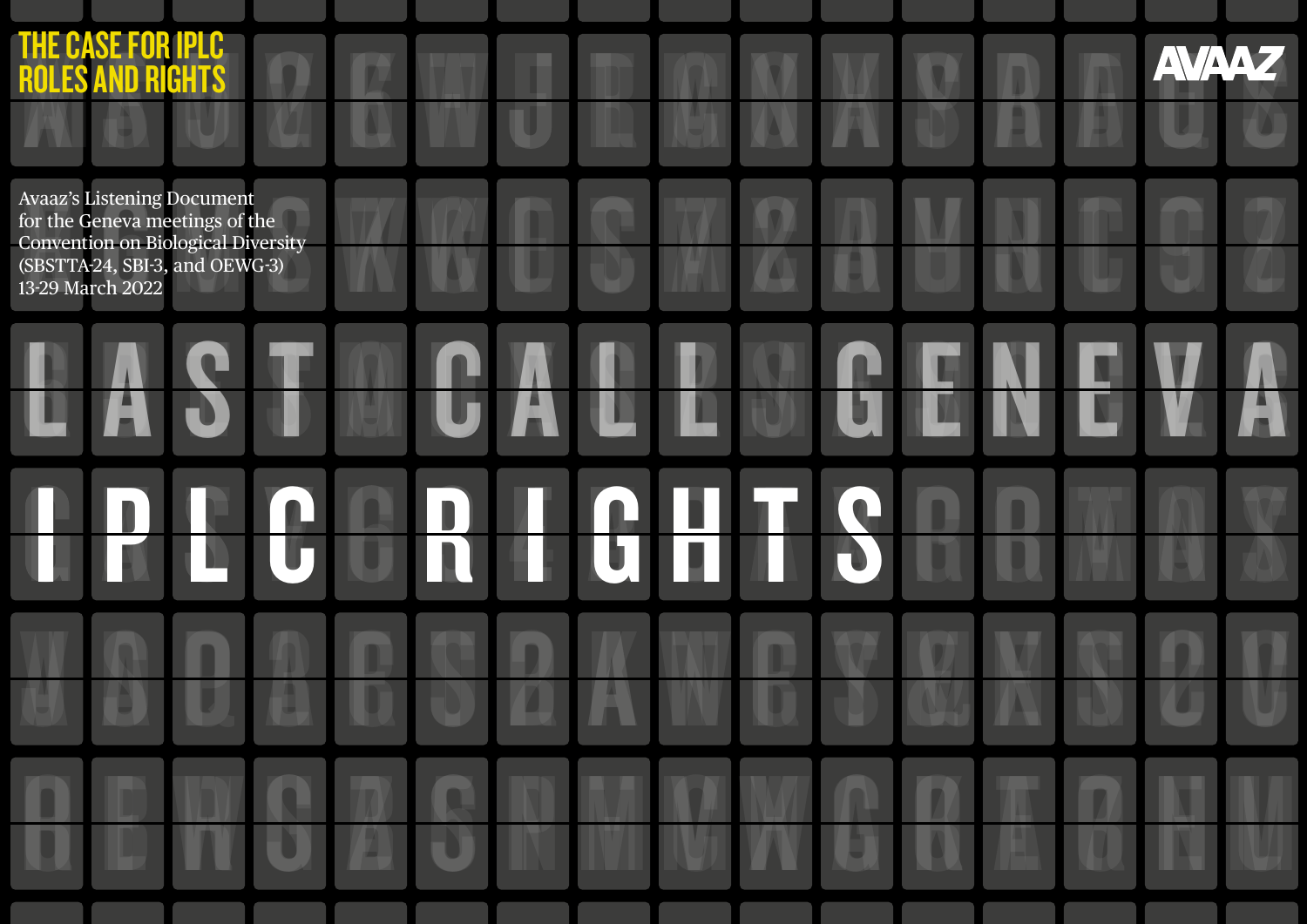| A LETTER FROM AVAAZ<br>NOTHING ABOUT IPLCS WITHOUT IPLCS                        | 03 |
|---------------------------------------------------------------------------------|----|
| <b>OUR CASE</b><br>DECOLONIZE CONSERVATION, EMBRACE A RIGHTS-BASED APPROACH     | 06 |
| <b>CONCLUSION</b><br>A TRULY MULTICULTURAL GBF WILL BE OUR ONLY PATH TO THRIVE  | 10 |
| <b>GET INVOLVED - WRITE TO US</b>                                               | 11 |
| <b>ANNEX</b><br><b>LANGUAGE PROPOSALS</b>                                       | 13 |
| <b>ADDENDUM</b>                                                                 | 27 |
| PREVIOUS AVAAZ CBD POSITION DOCUMENTS<br>AND SPECIFIC REFERENCES TO IPLC RIGHTS | 29 |
| <b>ABOUT US</b>                                                                 | 30 |

**INDEX** 

# 02LAST CALL GENEVA IPLC RIGHTS LAST CALL GENEVA IPLC RIGHTS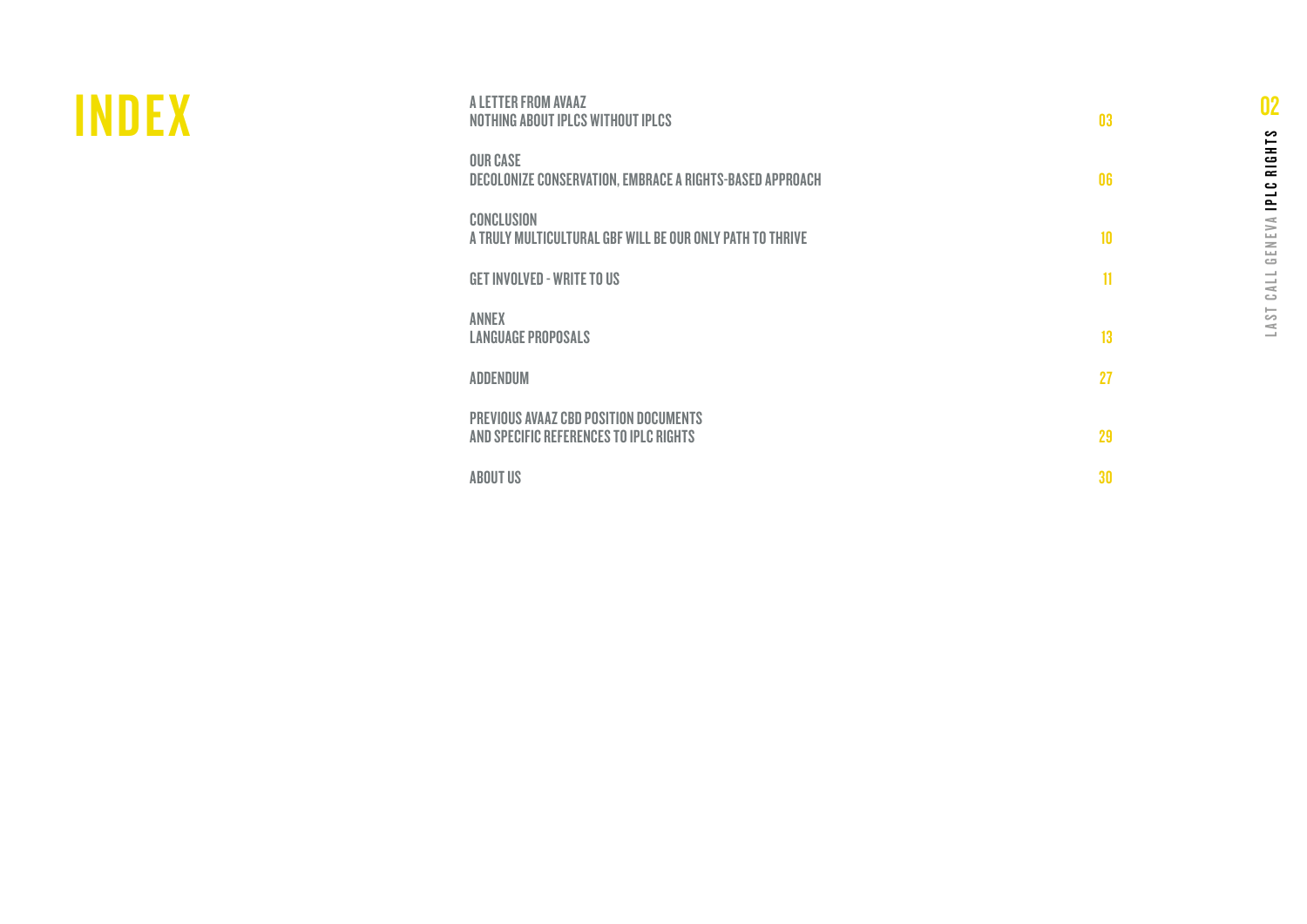## <span id="page-2-0"></span>A LETTER FROM AVAAZ NOTHING ABOUT IPLCS WITHOUT IPLCS

6' READ

Your Excellencies,

Since the establishment of this Convention, it has become exceedingly clear that Indigenous Peoples and Local Communities (IPLCs) are very often the best partners on biodiversity conservation. In fact, a growing evidence base recognizes IPLCs as critical to sustaining the diversity of life on Earth through their traditional knowledge, practices and cultures and worldviews. We owe a tremendous debt of gratitude (at the very least) for the vital role they've played in rolling us back from dangerous ecological tipping points.

And yet not a day goes by without IPLCs across the globe experiencing attacks on their livelihoods, or even their lives<sup>1</sup>, and fearing for the integrity of the lands and the resources they use and protect. Despite their vital role in protecting Earth's biodiversity, IPLCs are regularly sidelined and often persecuted by public and private interests and forced to navigate tremendous social, economic and political challenges. In addition to their persistent marginalization, negligence, and social ostracism, they suffer from a gross, everlasting lack of adequate support and financial resources, on top of the growing threats from harmful industries to their lands, and the everyday violence aimed toward their communities.

#### THE EXCLUSION OF IPLCS - AS YOU GATHER IN GENEVA IN THE COMING WEEKS YOU WILL HAVE THE OPPORTUNITY TO RECTIFY THIS DREADFUL REALITY

The Convention on Biodiversity (CBD) has continued to recognize the connection of IPLCs to biodiversity since first confirming it in 1992. This connection has also been acknowledged by the Ministers and other heads of delegations on the occasion of Part 1 of COP15 last October<sup>2</sup>. But acknowledgement is simply not enough. **There is great and** 

**ongoing risk that IPLCs become tokenized during the last stretch of negotiations of the post-2020 global biodiversity framework (GBF).** Much progress is yet to be made for IPLCs to be fully included in the ongoing negotiations, and in the decisions that will be made in Geneva as well as in their follow up.

Avaaz believes that the First Draft of the post-2020 global biodiversity framework could provide a more comprehensive rights-based approach by aligning previous pledges and commitments made by States with real transformative policies that secure an ecological future for us all. This starts by ensuring that conservation policies adopted in these negotiations are not allowed to hamper cultural diversity or lead to the exclusion of traditional communities.

In practice, what this means is that Parties must urgently move beyond blanket recognition of the rights of IPLCs, and align the goals and targets of the post-2020 GBF with the principle of self-determination of peoples. Parties must also assure, and secure culturally appropriate tenure rights regimes (including the recognition of collective governance models) and the full and effective participation of IPLCs and their right to Free Prior and Informed Consent (FPIC). By taking those steps ahead of making any decisions towards conservation instruments to be adopted by Parties, they could ensure a much stronger and mutually beneficial framework.

The UN Declaration on the Rights of Indigenous Peoples (UNDRIP), adopted by more than 140 States and Parties of the CBD in 2007, emphasized the urgent need "*to respect and promote the rights of Indigenous Peoples*" and considers that "*treaties, agreements, and other constructive arrangements, and the relationship they represent, are the basis for a strengthened partnership between Indigenous Peoples and* 

<sup>1</sup> Global Witness (2021). Global Witness reports 227 land and environmental activists murdered in a single year, the worst figure on record. Available at: [www.globalwitness.org/en/](https://www.globalwitness.org/en/press-releases/global-witness-reports-227-land-and-environmental-activists-murdered-single-year-worst-figure-record/)<br>press-releases/global-witness-reports-227-

d-and-environmental-activists-murdered-single-year-worst-figure-2 Kunming Declaration (2021) Available at: www.cbd.int/doc/c/df35/4b94/5e86e1ee09bc8c7d4b35aaf0/kunmingdeclaration-en.pdf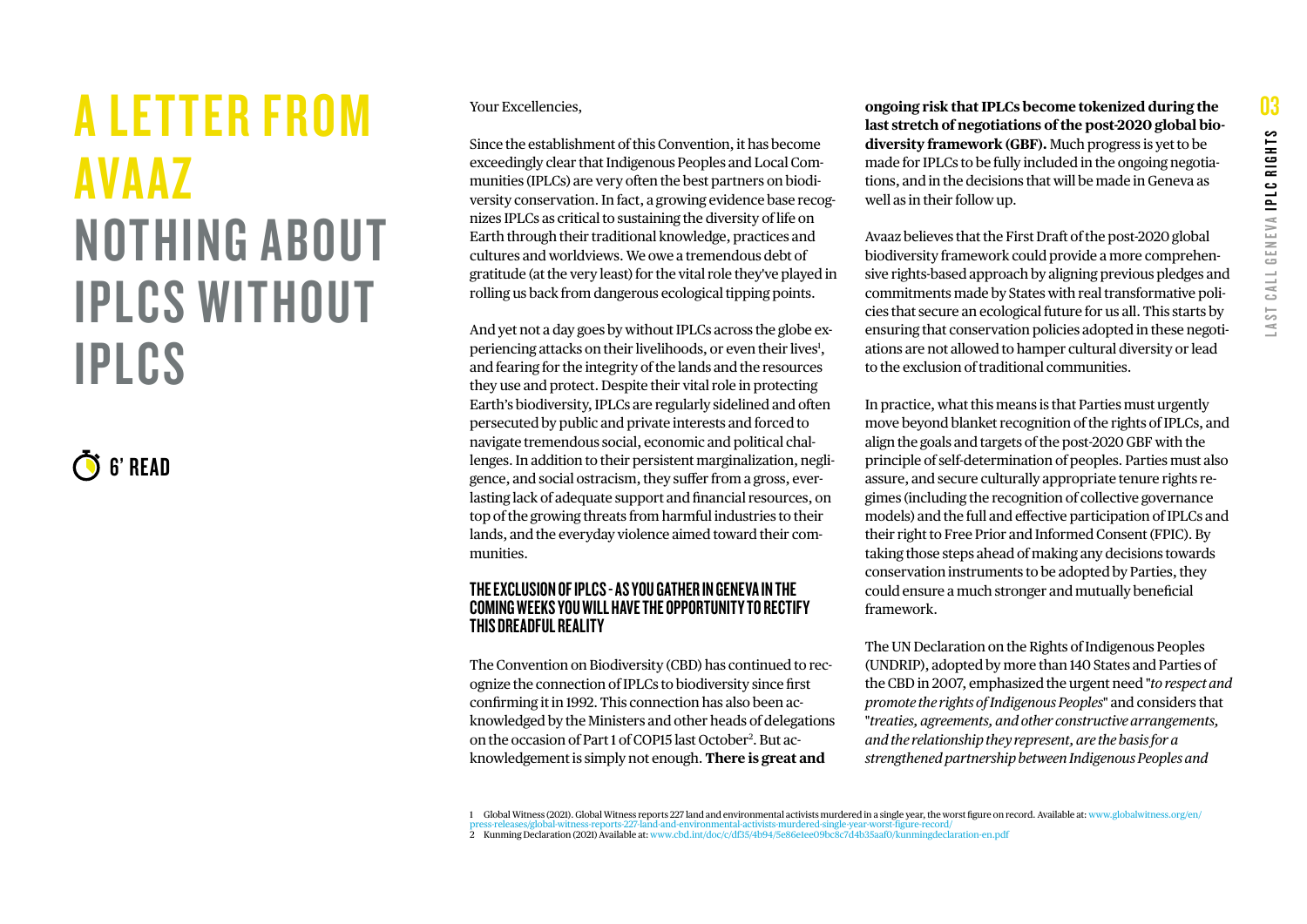#### A LETTER FROM AVAAZ **NOTHING ABOUT IPLCS** WITHOUT IPLCS

*States*". The current negotiations of the post-2020 GBF are clearly a major opportunity for Parties to strengthen their partnerships with IPLCs.

IPLCs have historically been excluded from important discus sions and decisions about the lands they inhabit and the natu ral resources found there. This results in the development of conservation policies that lead to land grabs, in pollution, in inequitable allocation of financial resources, and in other pressing social problems. This lack of inclusion has also exac erbated conflicts between IPLCs and the sovereignty of States, as if they were necessarily opposites, when, time after time, we've seen that partnering with IPLCs was fundamental for States that are willing to ensure the protection, conservation, and sustainable use of biodiversity. When States fail to proper ly work with these communities, our common environment suffers the consequences.

At Avaaz, we believe that a flourishing planet and a thriving society are only possible if we truly engage everyone mean ingfully. Nowhere is this more evident than with IPLCs, whose history and experience make them both ideal role models and vital partners as we urgently seek to establish a healthier and more harmonious relationship with the rest of the living world / biodiversity. Therefore, we strongly urge Parties to take into consideration the following suggestions for making this framework successful. We are committed to working together with our 70-million members to ensure that the Geneva meetings are a turning point in how the world decides to protect our precious and unique biodiver sity. Working together we can ensure that this endeavor is successful.

With hope and determination,

The Avaaz team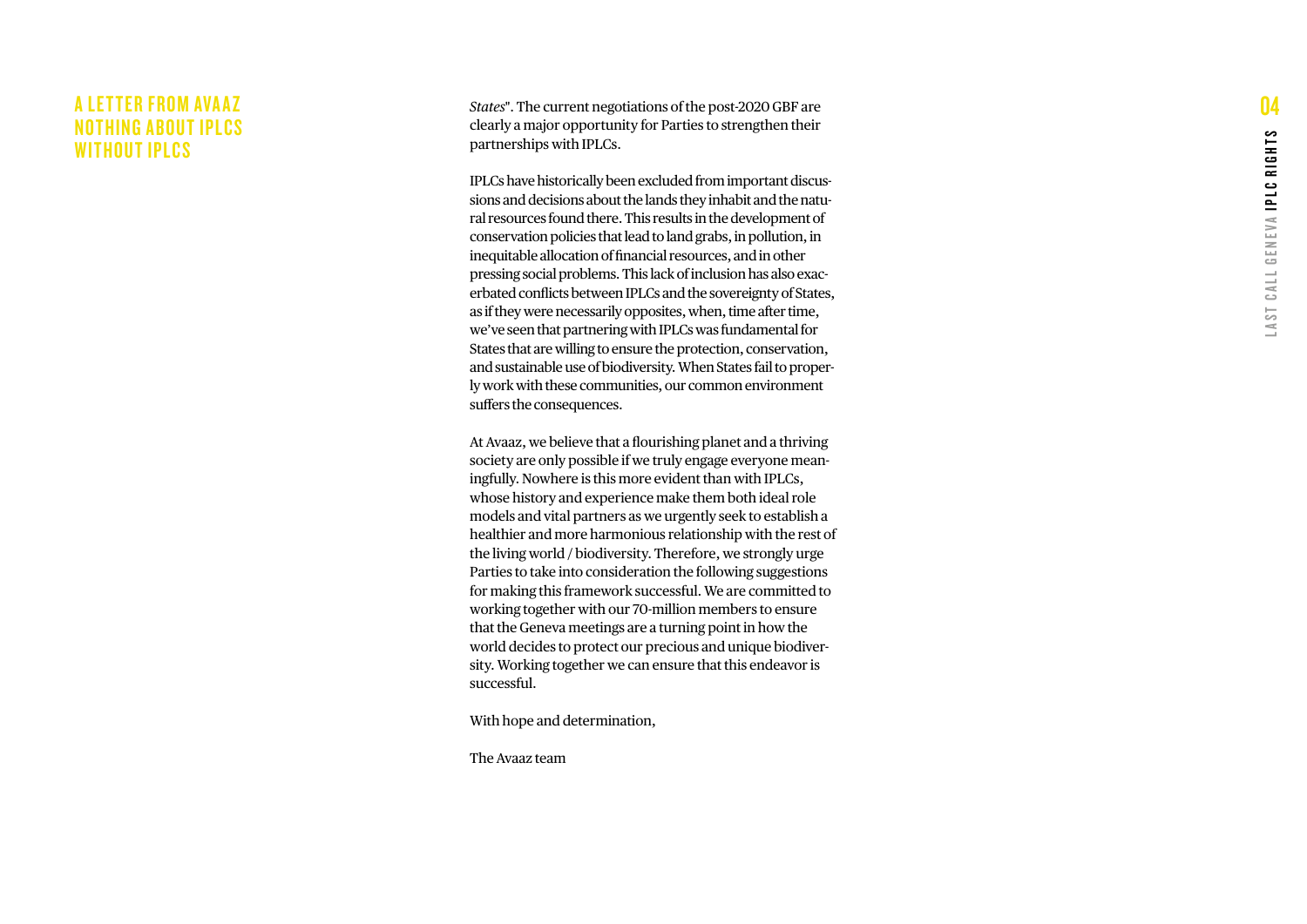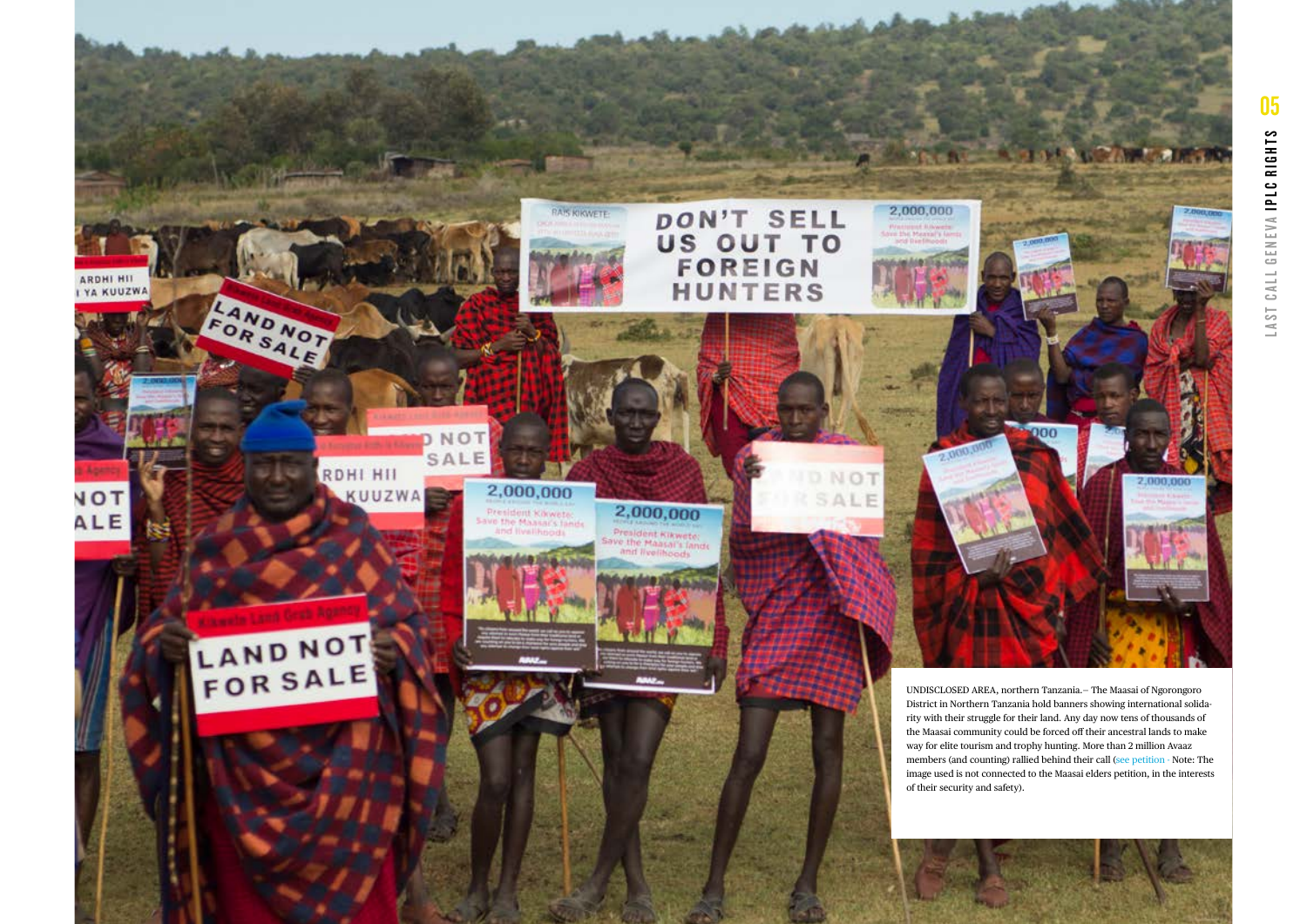## <span id="page-5-0"></span>OUR CASE DECOLONIZE CONSERVATION, EMBRACE A RIGHTS-BASED APPROACH

12' READ

During negotiations of the post-2020 global biodiversity framework, several Parties and non-State stakeholders, including Avaaz, have been calling on all governments to ensure that the roles and rights of IPLCs are properly incorporated in all further discussions and agreements regarding the conservation of biodiversity. In particular, Avaaz is calling for the full recognition of IPLCs' lands, waters, and territories by 2025 (and no later than 2030) in the goals and targets of the post 2020 GBF, in line with recommendations from the IPBES *Global Assessment Report* (2019) and other scientific and policy references that emphasize the role of IPLCs in biodiversity conservation.

Thisgoal is supported by over 800,000 signers of an Avaaz [petition, from around the world](https://secure.avaaz.org/campaign/en/100_indigenous_land_rights_loc/), who call on world leaders "*to correct the harm and injustices committed against the people who are putting their lives on the line to protect the planet.*" As a people-powered movement striving to create a better world for all of us, Avaaz understands that beyond the moral duty that this issue represents, there is also a global environmental imperative. Given that IPLCs across the world have the overarching right to self determination, and have been subjected to injustices and oppression for centuries and have nonetheless managed to successfully steward the majority of our planet's biodiversity conservation, the strategic value of finally treating these communities as equal allies must by now be painfully evident: doing so is imperative for our long-term environmental security.

Parties must amend the current First Draft of the post-2020 GBF so as to enable the full and effective participation of IP-LCs in the planning, implementation, and review of the framework, and to include the recognition of their lands, roles, and rights. Beyond proposing several language suggestions across the First Draft of the post-2020 global biodiversi-

ty framework, **Avaaz is of the opinion that Parties must include a new goal (Goal E), that ensures the 2050 vision includes IPLCs, and a new target that safeguards IPLCs rights over their lands and waters by 2025 (and/or no longer than 2030!)**, as a key measure towards reaching the broader objective of living in harmony with nature. Further details on the language suggestions can be seen in the annex.

#### IPLCS ARE ALREADY SIGNIFICANTLY CONTRIBUTING TO PRACTICALLY ALL PROPOSED TARGETS OF THE POST-2020 GBD

IPLCs are indispensable actors who have nonetheless purposely been excluded from key processes, policy discussions, negotiations and conservation efforts, despite the fact that **they are already significantly contributing to practically all proposed targets of the post-2020 GBF.** Indeed, IPLCs own, manage, use or occupy from a quarter to half of the planet's land area<sup>3</sup>. In other words, they currently occupy and care for 80% of the Earth's known biodiversity, and 37% of all land designated as particularly important for biodiversity and carbon storage.4

By working towards a more robust framework with a rightsbased approach, that moves beyond blanked recommendations over tenure rights, and truly respects cultural diversity and the overarching right of self-determination and collective governance of IPLCs<sup>5</sup>, we can ensure that the needed transformative changes over the next decade are made to fulfill common goals, including the vital 2030 Agenda for Sustainable Development. By doing so, Parties could also regain trust and rebuild meaningful and respectful relationships with communities at the frontlines of environmental protection, before further **ecological tipping points are crossed.**<sup>6</sup>

<sup>3</sup> Rights and Resources Initiative (2020). Community Land Rights in Liberia: A Summary of 2020 Analyses. Available at: [rightsandresources.org/wp-content/uploads/Summa-](https://rightsandresources.org/wp-content/uploads/Summary-of-2020-RRI-analyses-Liberia_Finall-3.pdf)

[ry-of-2020-RRI-analyses-Liberia\\_Finall-3.pdf](https://rightsandresources.org/wp-content/uploads/Summary-of-2020-RRI-analyses-Liberia_Finall-3.pdf)<br>4 Dinerstein, E. et al. (2020). A "Global Safety Net" to reverse biodiversity loss and stabilize Earth's climate. Available at: [www.science.org/doi/10.1126/sciadv.abb2824](https://www.science.org/doi/10.1126/sciadv.abb2824)<br>5

[proach-to-conservation/](https://biosec.group.shef.ac.uk/2021/05/14/whats-wrong-with-the-global-safety-net-approach-to-conservation/)<br>6 Whyte, Kyle (2019). Too late for indigenous climate justice: Ecological and relational tipping points. Available at: [wires.onlinelibrary.wiley.com/doi/full/10.1002/wcc.603](http://wires.onlinelibrary.wiley.com/doi/full/10.1002/wcc.603)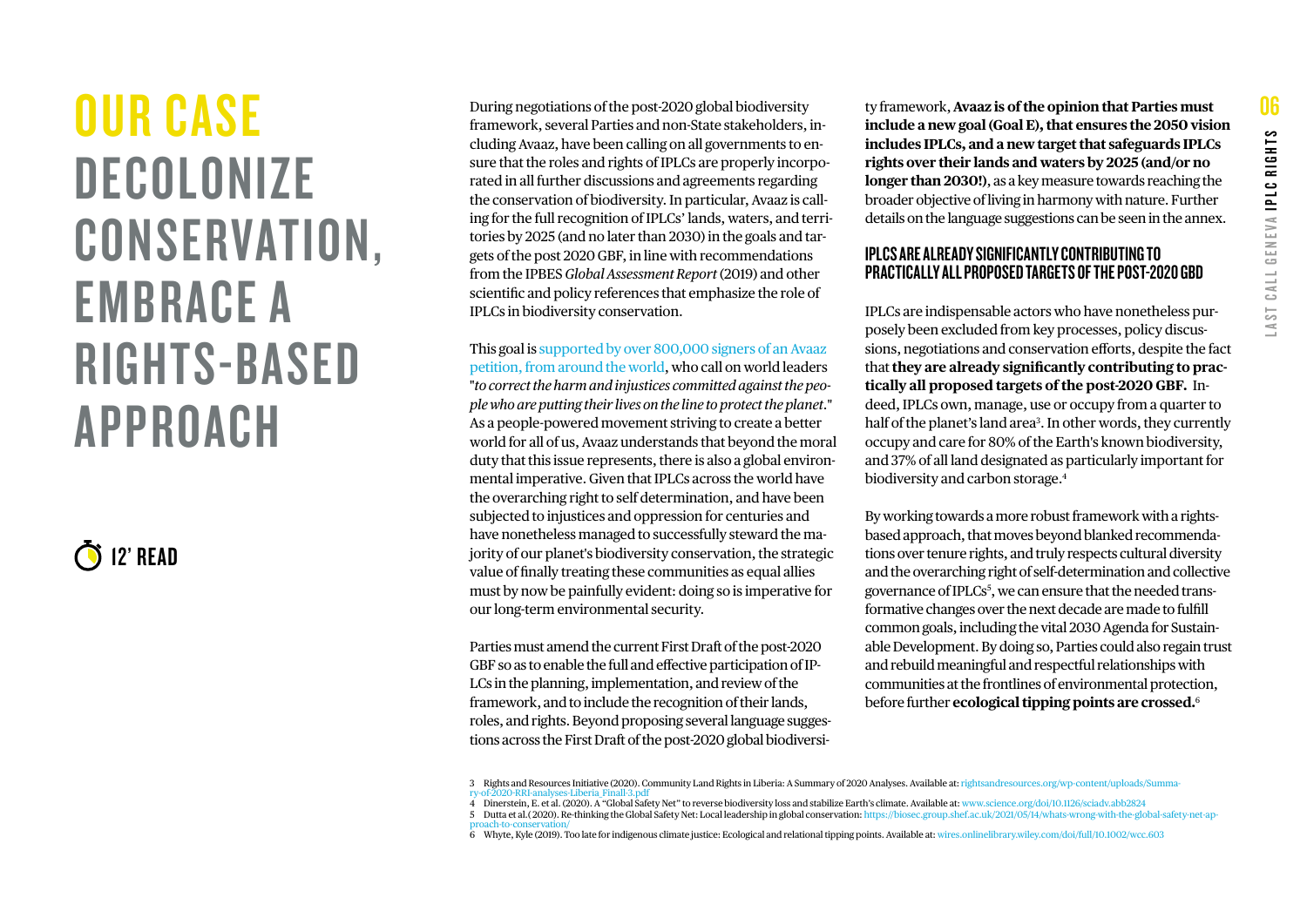#### OUR CASE **DECOLONIZE** CONSERVATION, EMBRACE A RIGHTS-BASED APPROACH

For many IPLCs, trust towards States was already broken centuries ago. More recently, conservation policies removed them from their traditional lands, and custodianship was denied to them in misguided (sometimes nefarious) "conservation" efforts. The critical work of halting the triple crisis of biodiversity loss, climate change, and desertification must begin by restoring relationships with IPLCs, who have been sidelined in biodiversity policy circles despite their undeniable and extremely valuable historic contributions to biodiversity conservation. It would be a profound mistake if the post-2020 GBF limited the participation of IPLCs to its implementation phase only, as is still predominating in the negotiations<sup>7</sup>.

In addition to the commitments that must be established towards all IPLCs, special attention must be paid to [Indige](https://secure.avaaz.org/GVAlastcall_gender)[nous women](https://secure.avaaz.org/GVAlastcall_gender) who still face double discrimination and marginalization due to their gender and to being a member of an IPLC group. Indigenous women are excluded from decision-making, are shoved to the sideline of negotiations (if included at all), and denied basic fundamental rights. If we aspire to establish "transformative change" (which Avaaz believes we must do), then we need empowered Indigenous women across the framework.

The positive impact of IPLC stewardship of biodiversity on their traditional lands and territories was acknowledged by the Ministers and other heads of delegations on the occasion of the United Nations Biodiversity Conference last October. Their pivotal role in protecting our ecosystems (effectively delaying dangerous ecological tipping points) was first mentioned by the CBD in 1992 but has yet to be recognized by Parties at the level of policy required for transformative change. The time has come to move beyond mentioning, acknowledging, and pledging, and to make concrete policy

changes. The role of IPLCs should be taken into account across all phases of the framework: from planning to implementation and reviewing, and the sharing of benefits from biodiversity conservation.

#### IN GENEVA WE MUST RECOGNIZE THE LEADERSHIP OF INDIGENOUS PEOPLES AND LOCAL COMMUNITIES IN PROTECTING OUR PLANET

It's crucial to reiterate that when the CBD convenes in Geneva, Parties will already have several commitments and pledges they must honor (both at the CBD and in other fora), that either directly or indirectly dictate the starting point of the negotiation on this issue. **For example, Parties will have to take into account that Indigenous Peoples have the right to self-determination, a principle enshrined in Articles 1 and 55 of the United Nations Charter**<sup>8</sup> **, as well as UNDRIP Article 3**. As previously mentioned, UN-DRIP calls upon states "to respect and promote the rights of indigenous peoples" and considers that "treaties, agreements and other constructive arrangements, and the relationship they represent, are the basis for a strengthened partnership between indigenous peoples and States". Extensive literature provides enough support for self-determination of peoples as non-conflictive in principle with the sovereignty of States<sup>9</sup>. Alongside these instruments, we also underline the role of the 1989 International Labour Organisation's Indigenous and Tribal Peoples Convention, and the World Parks Congress Durban Accord. These instruments could profoundly assist Parties in broadening the scope of IPLCs participation across the post-2020 global biodiversity framework.

In fact, as you are likely aware, the **overarching decision 1/ CP.26**10 **at the UNFCCC COP26** emphasized "*the important role of indigenous peoples' and local communities' culture and* 

<sup>7</sup> CBD (2021). Reflections by the co-chairs following the First Session of the Third Meeting of the Working Group on the post-2020 global biodiversity framework. Available at: [www.cbd.](https://www.cbd.int/doc/c/2f74/dda0/270258bf5deaab47fbc43da4/wg2020-03-06-en.pdf) [int/doc/c/2f74/dda0/270258bf5deaab47fbc43da4/wg2020-03-06-en.pdf](https://www.cbd.int/doc/c/2f74/dda0/270258bf5deaab47fbc43da4/wg2020-03-06-en.pdf) 8 United Nations (1945). United Nations Charter (full text). Available at: [www.un.org/en/about-us/un-charter/full-text](https://www.un.org/en/about-us/un-charter/full-text) 

<sup>9</sup> Kilian, Petr (2019). Self-Determination of Peoples in the Charter of the United Nations. Available at:<http://www.revistas.unisinos.br/index.php/RECHTD/article/view/rechtd.2019.113.03>

<sup>10</sup> UNFCCC (2021). Draft COP decision proposed by the President: 1/CP.26. Available at: [https://unfccc.int/sites/default/files/resource/Overarching\\_decision\\_1-CP-26\\_0.pdf](https://unfccc.int/sites/default/files/resource/Overarching_decision_1-CP-26_0.pdf)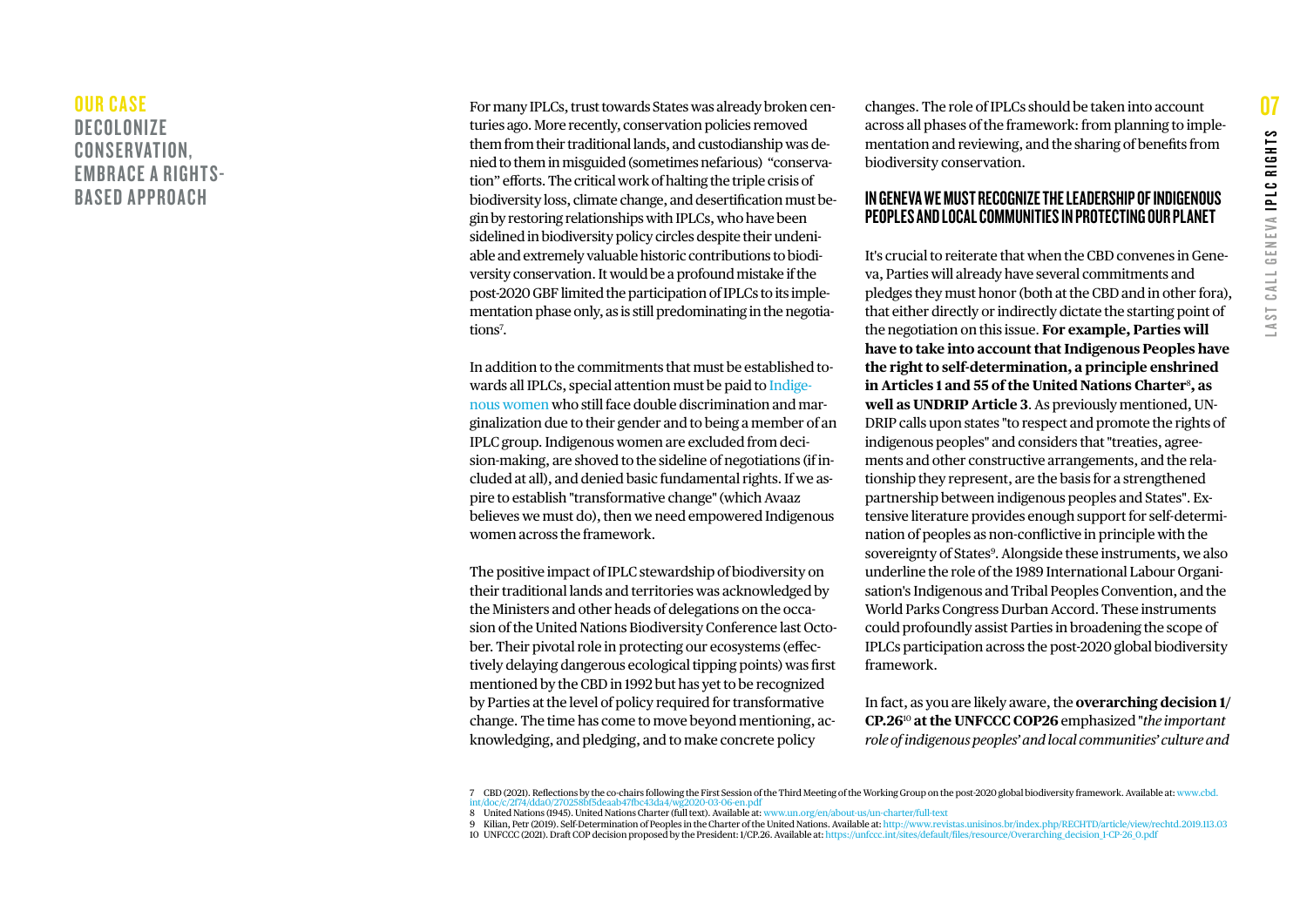#### OUR CASE **DECOLONIZE** CONSERVATION. EMBRACE A RIGHTS-BASED APPROACH

*knowledge in effective action on climate change, and urges Parties to actively involve Indigenous Peoples and Local Communities in designing and implementing climate action*". The latest assessment from the IPCC Working Group II, released February 28, 2022, includes findings that highlight the tremendous value of IPLCs knowledge including the impact in adapting ecosystems to climate change. The report also stresses the need to recognize IPLCs' rights, which are "integral to successful forest adaptation in many areas".11 In the same vein, the IUCN's recently published position for the OEWG, SBI and SBSTTA meetings in Geneva12 has declared essential "*that Parties support the full and effective participation of Indigenous Peoples and Local Communities*". With this in mind, we urge Parties to seize this unique opportunity to elevate the issue of IPLCs throughout the global biodiversity framework, and to thoroughly reflect their rights in the framework's goals and targets.

Failing to secure the human rights and the collective rights of IPLCs has already resulted in serious consequences for biodiversity conservation. According to the 2019 IPBES *Global Assessment Report on Biodiversity and Ecosystem Services*, "nature is generally declining less rapidly in indigenous peoples' land than in other lands". It also highlights that even on Indigenous lands biodiversity is declining, "as is the knowledge of how to manage it." This is due to external pressures and mediocre support from authorities, resulting in severe consequences for the livelihoods of IPLCs and reducing "the ability of Indigenous Peoples and Local Communities to conserve and sustainably manage wild and domesticated biodiversity that are also relevant to broader society".

Already, governments are trying to put in practice the principles of Free, Prior and Informed Consent, whether by their own initiative of respecting agreements or because they have been forced to do so by courts<sup>13</sup>. But in some countries, governments are going in the wrong direction $14$  - that is precisely why we need Parties to fail-proof the goals and targets of the post-2020 GBF ahead of implementation, to better ensure IPLCs are also part of the livable future we are aiming to create. In that sense, **Parties should urgently include in their legislative instruments a clear restriction to declaring protected areas, or any area-based protection scheme, in territories contested by IPLCs**.

**We need systemic change. And we need it now.** But

change will only happen when our governments recognize the sophisticated cultures, political structures and ways of life that have enabled IPLCs to sustainably coexist with biodiversity for centuries or millennia, despite external pressure, violence and disenfranchisement. Once we do that, enabling them to continue their livelihoods and learning with them about their relationship with the environment, will we be on the right path to living in harmony with nature.

<sup>11</sup> Pörtner, H.-O, Roberts, D. C., et al. (2022). Climate Change 2022. Impacts, Adaptation and Vulnerability. Summary for Policymakers of Working Group II contribution to the Sixth Assess-<br>ment Report of the Intergovernment

<sup>13</sup> The New York Times (February 2022). Ecuador Court Gives Indigenous Groups a Boost in Mining and Drilling Disputes. See: [www.nytimes.com/2022/02/04/climate/ecuador-indige-](https://www.nytimes.com/2022/02/04/climate/ecuador-indigenous-constitutional-court.html)

[nous-constitutional-court.html](https://www.nytimes.com/2022/02/04/climate/ecuador-indigenous-constitutional-court.html)<br>14 Mongabay (February 2022). Tanzania, siding with UAE firm, plans to evict Maasai from ancestral lands. See: [https://news.mongabay.com/2022/02/tanzania-siding-with-uae-firm-plans](https://news.mongabay.com/2022/02/tanzania-siding-with-uae-firm-plans-to-evict-maasai-from-ancestral-lands/) $to-evict-m$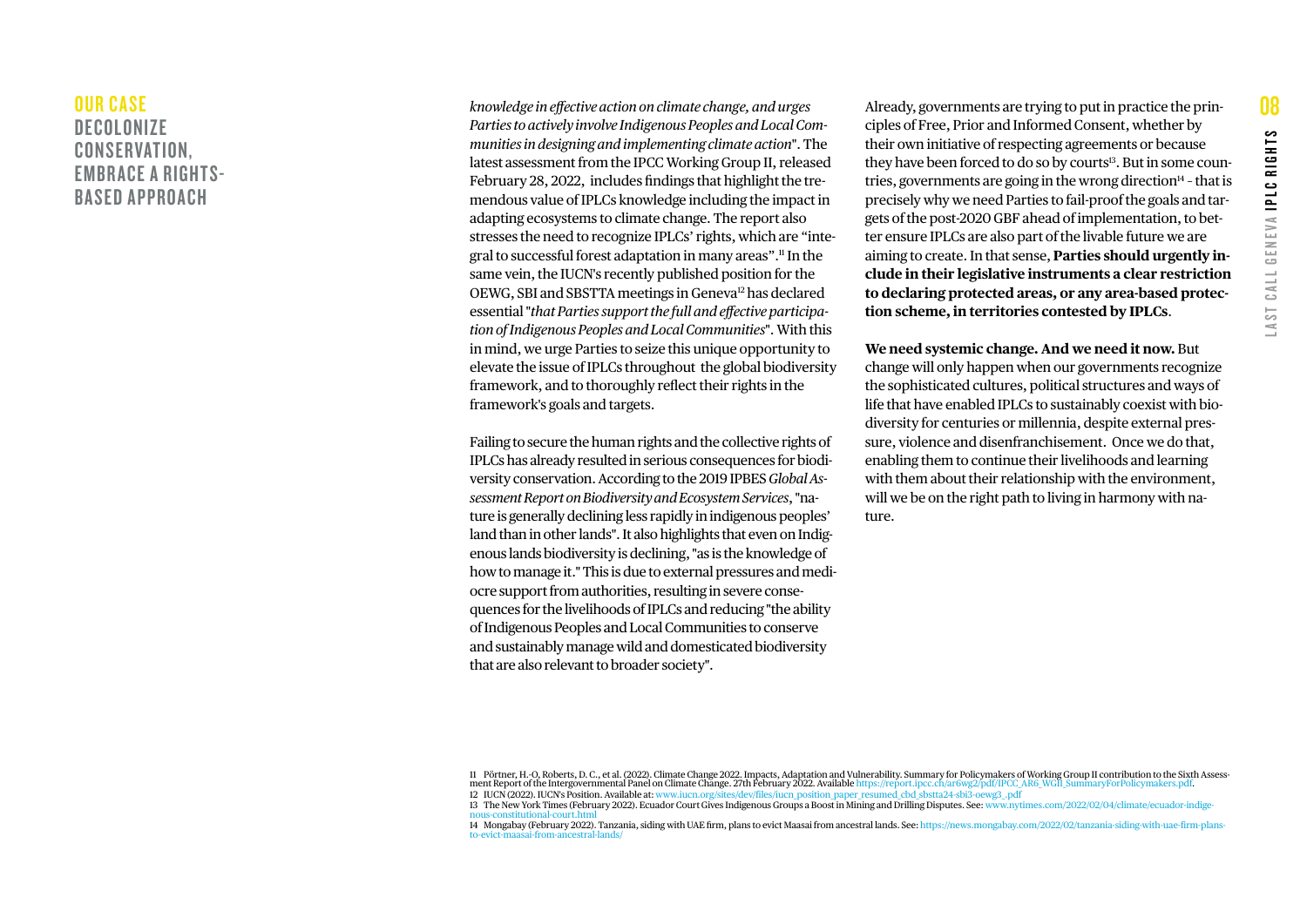

MARSEILLE, France.— Amazonian Indigenous leader, posing for a pho to-shoot with international media at the 2020 IUCN Congress, featuring the "first conservationists": Indigenous people are the world's biggest players in biodiversity conservation, but they rarely get credit for it.

# WORLD LEADERS:

2.45

HAVE SIGNED THE PETITION **CALIST SEADERS:**<br>Wicklessing of despiy concerned by scienting that ecosystems<br>and carried to protect booklessing warming that ecosystems<br>and tames the protect booklessing for our Utellines. We constant<br>the such and oceans

yets to protect biodiversite in our life inst ecosystems.<br>The oceans are protected in our life instructions were call on you<br>inaby managed. This must be reading a new agreement so that at la<br>minute in an apple to the state **The country of the Constitution of the Constitution**<br>Versick, large a new agreement section you to<br>facted and restored, and ensured so that at least<br>it must lake into consule ensure our planes<br>the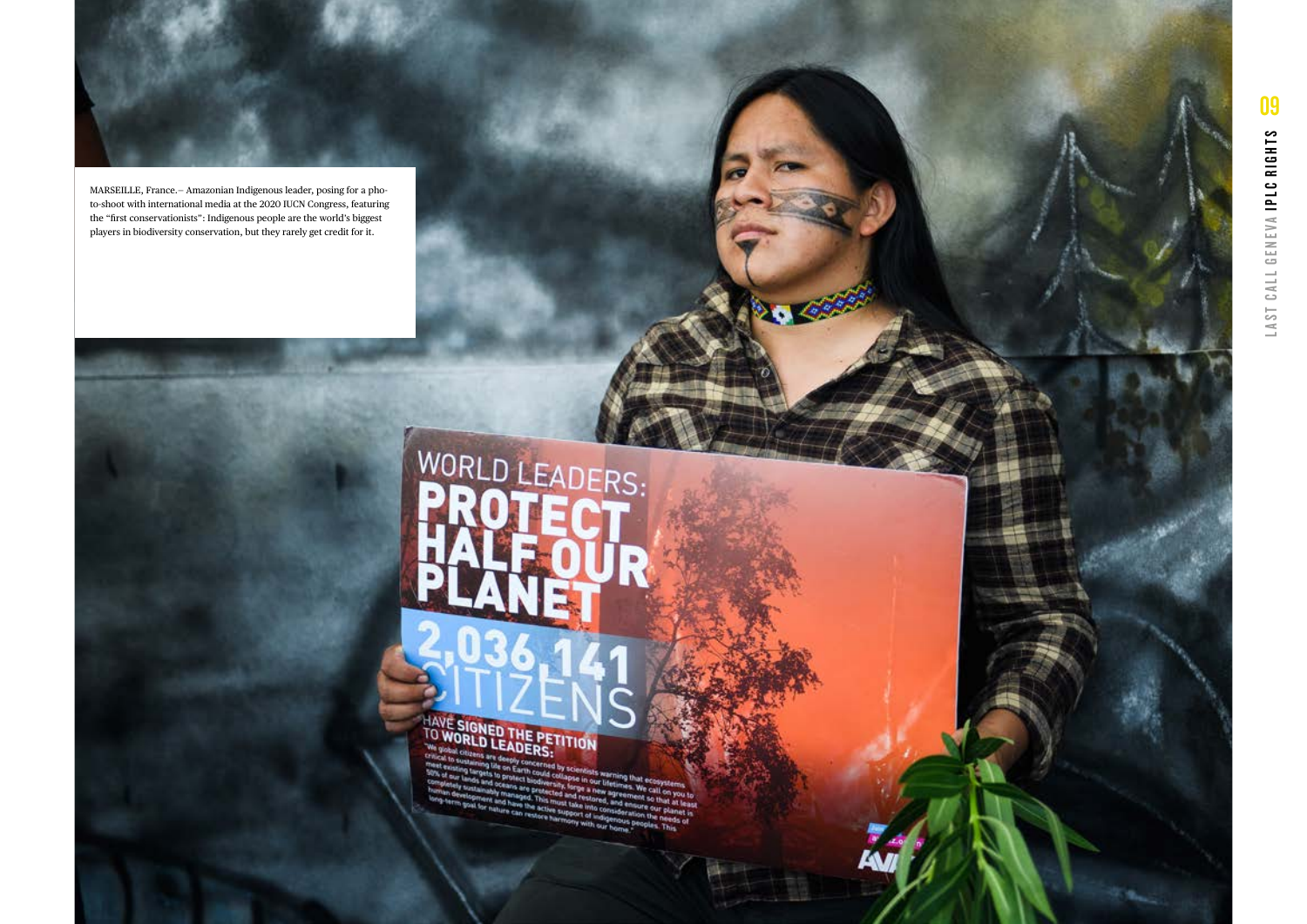## <span id="page-9-0"></span>**CONCLUSION** A TRULY MULTICULTURAL GBF WILL BE OUR ONLY PATH TO THRIVE

2' READ

Lands governed and managed by IPLCs are richer in biodi versity thanks to the traditional cultures and livelihoods that enable their coexistence with other species, and because they have resisted and survived in these areas despite the opression, occupation, and even genocide committed against them over the years. Every year hundreds of IPLC leaders are murdered at the hands of criminals, corpora tions and even governments that seek to profit off of their lands and natural resources, while continuing to deny them their rights.

Their territories are rich in biodiversity because of their live lihoods and traditional practices, but also because they re sisted centuries of oppression and external pressure on their lands. Sadly, we're yet to value all of the benefits of the knowledge that IPLCs have acquired for millenia. The cost of failure is too high, both for the people and the planet. We will continue to pay the price of inaction as long as inertia dictates the pace of the negotiations, currently in gridlock and with lack of ambition. We cannot allow this to happen.

The post-2020 global biodiversity framework must recognize and address the roles and rights of IPLCs as stewards of their lands, resources and knowledge, as well as their liveli hoods and their fundamental contribution to the conserva tion and sustainable use of biodiversity. IPLCs should be meaningfully included and consulted on how, with their free, prior, and informed consent, their traditional knowl edge, innovations, and practices could be fully integrated in the planning and implementation of the framework. Should they so desire, IPLCs must be involved in relevant decisions that will guide government plans in the decades to come.

To take steps towards this direction, Parties and non-State stakeholders at the CBD and other relevant conventions must engage in more meaningful ways to create a livable fu ture for all, including by addressing the urgency of biodiver sity loss, climate change and desertification, with concrete efforts to meet the urgency to secure the rights of those on the ground and in the frontlines.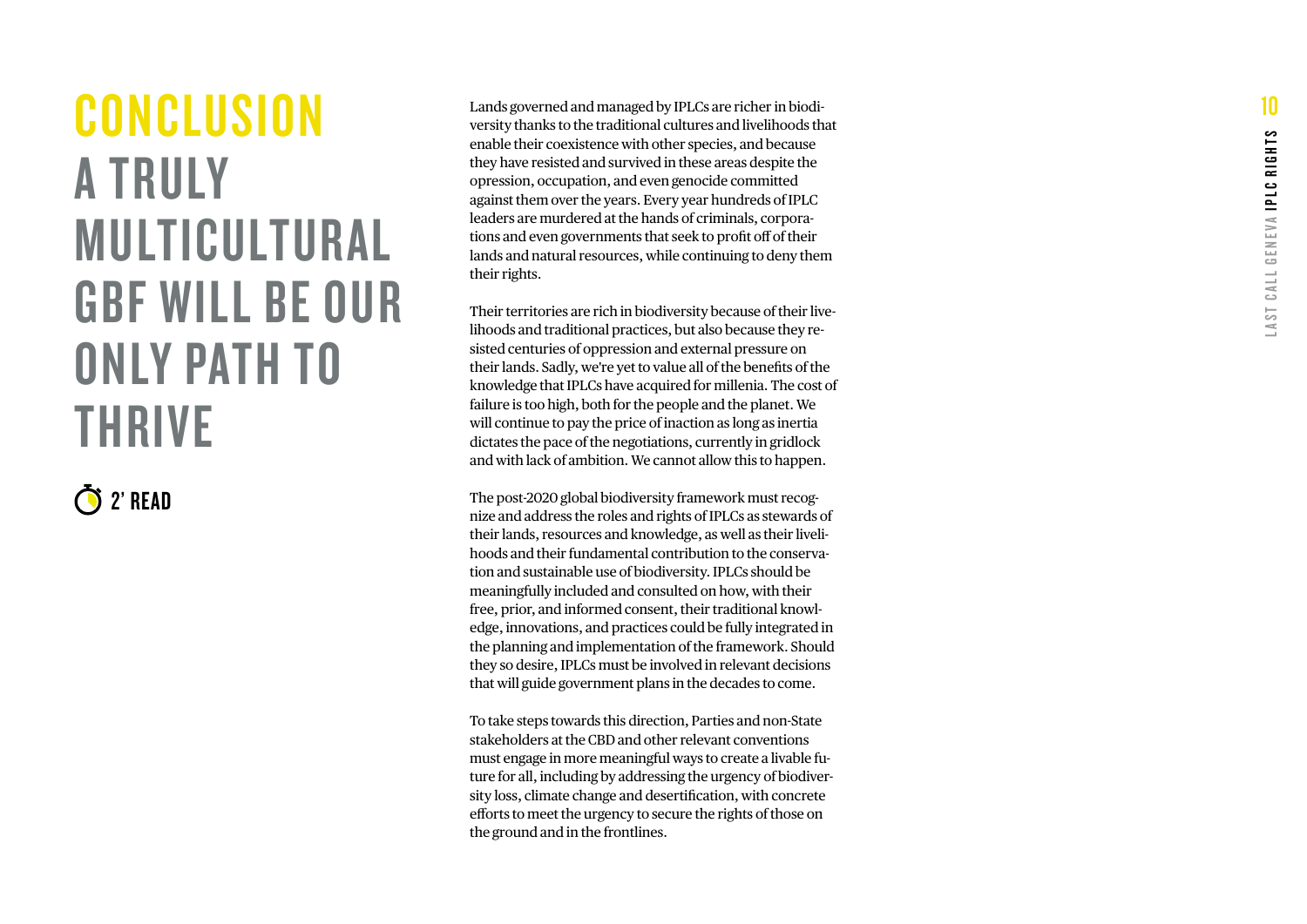## <span id="page-10-0"></span>TELL US WHAT YOU THINK, GET INVOLVED! WRITE TO US: [BIODIVERSITY@AVAAZ.ORG](mailto:biodiversity@avaaz.org)

- How do you consider providing support so that the IPLC lands become a vital part of spatial planning and for the conservation of ecosystems?
- Do you consider IPLCs' traditional protection, conservation and/or use of ecosystems and natural resources a valuable approach to be considered in goals and targets aimed at protecting and conserving biodiversity? Why?
- How do you believe the post-2020 GBF could align its goals and targets with previous commitments by Parties, such as the United Nations Declaration. on the Rights of Indigenous People?

11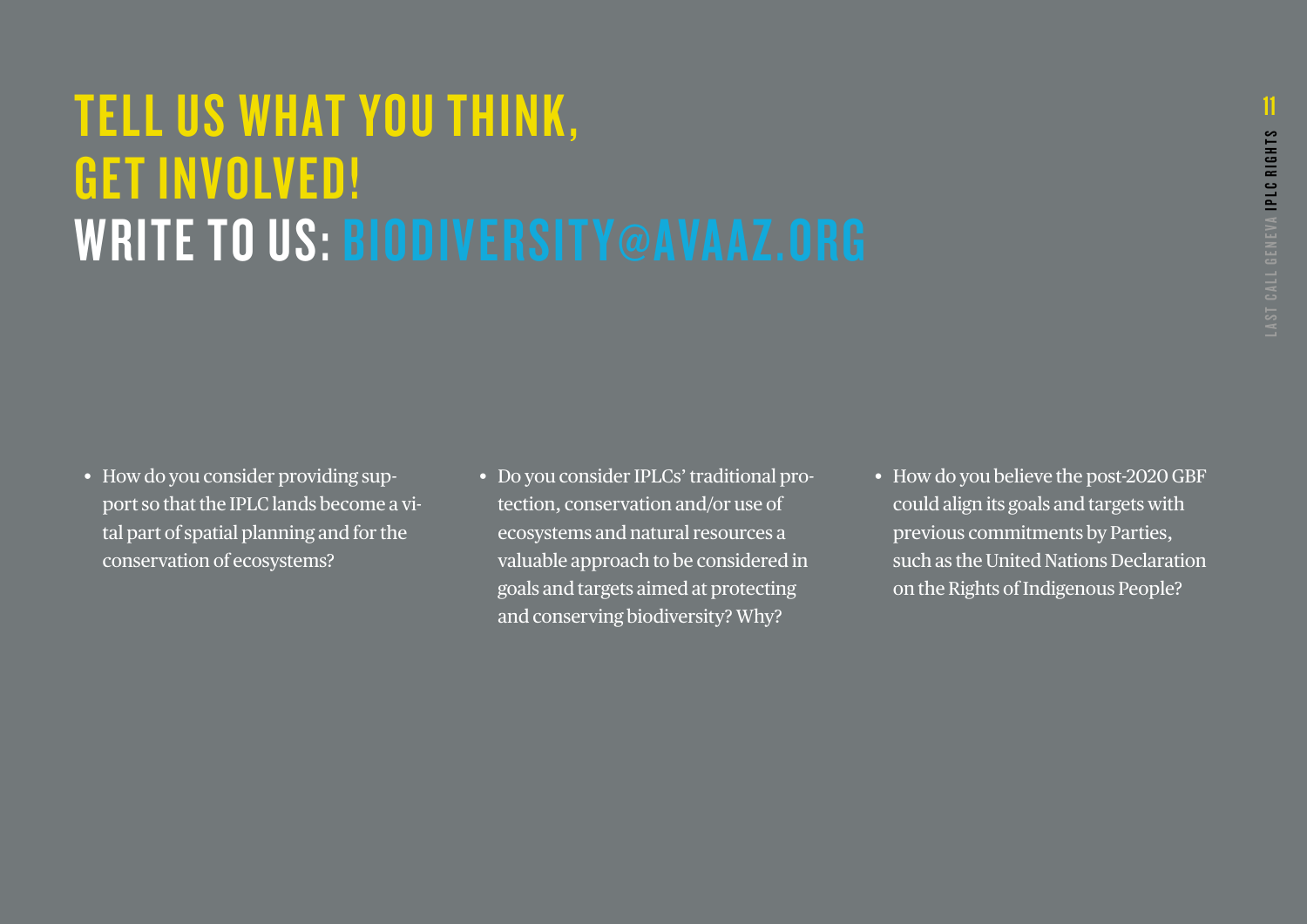# **FIRSY NATIONS** RIG **ETS NOW!**

Canadians to PM Harper

**FIRST NATIONS'**<br>RIGHTS NOW

OTTAWA, Canada.— First Nations leaders holding banners showing the messages of support and solidarity from Canadian members of Avaaz, calling on the government to agree on a mechanism that gives Canada's First Nations the power to block any laws altering their rights, land, water access, use and quality without their free, prior and informed consent.

**AVAAZ.or**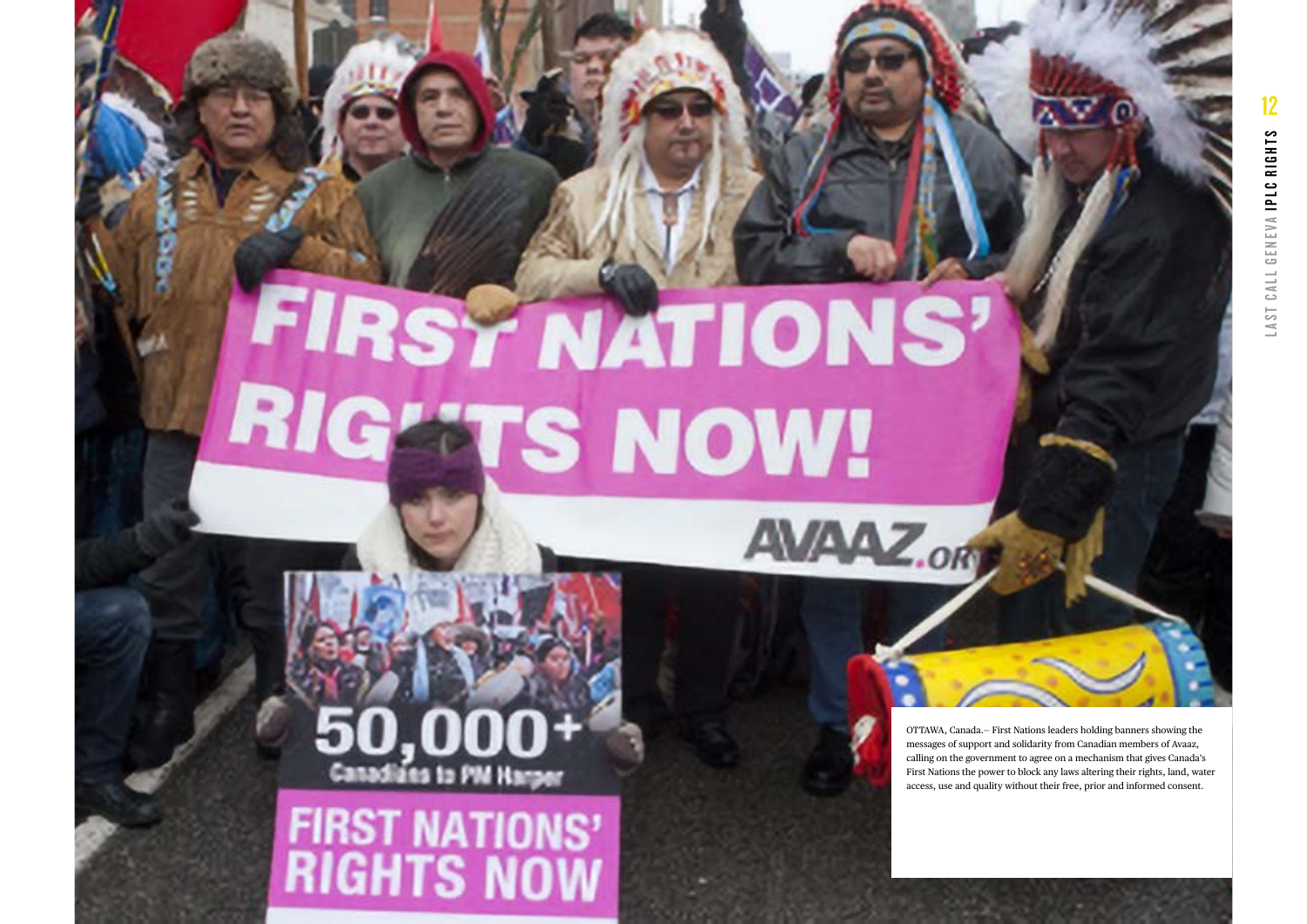# <span id="page-12-0"></span>ANNEX LANGUAGE PROPOSALS

The purpose of this document is to inform nego tiators, stakeholders, CBD National Focal Points, of the recommendations of Avaaz for the devel opment of the Post-2020 global biodiversity framework.

New language proposed by Avaaz is in **green and bold** and deletions are in red and strikethrough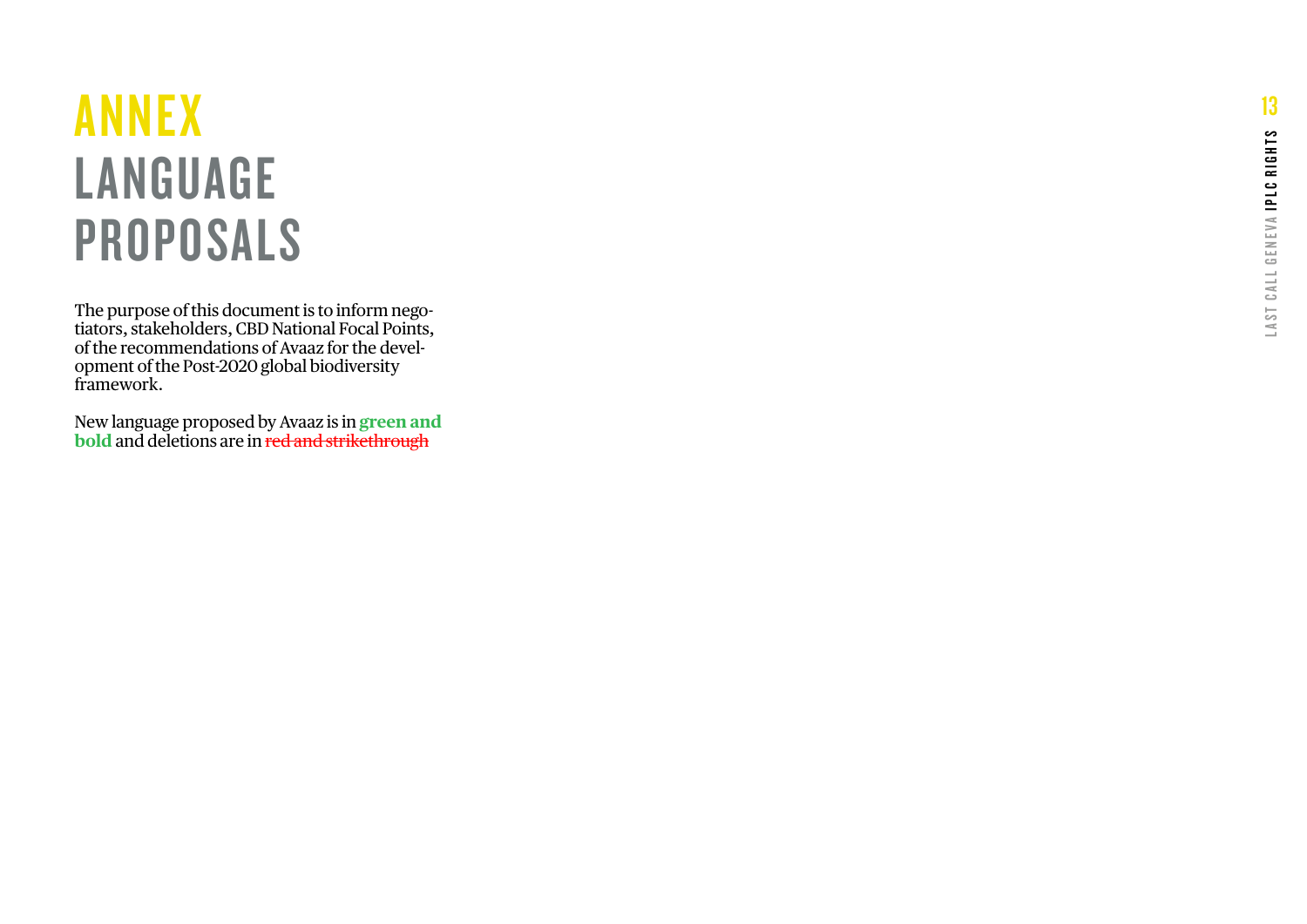# [CBD/WG2020/3/3](https://www.cbd.int/doc/c/914a/eca3/24ad42235033f031badf61b1/wg2020-03-03-en.pdf) LANGUAGE PROPOSALS FOR THE [FIRST DRAFT OF THE POST-2020 GLOBAL](https://www.cbd.int/doc/c/914a/eca3/24ad42235033f031badf61b1/wg2020-03-03-en.pdf)  [BIODIVERSITY FRAMEWORK](https://www.cbd.int/doc/c/914a/eca3/24ad42235033f031badf61b1/wg2020-03-03-en.pdf) (OEWG-3)

### A-D. BACKGROUND, THE PURPOSE, RELATIONSHIP WITH 2030 AGENDA FOR SUSTAINABLE DEVELOPMENT, THEORY OF CHANGE

| <b>ORIGINAL TEXT CBD/WG2020/3/3</b> | SUGGESTED EDITS | RATIONALE |
|-------------------------------------|-----------------|-----------|
| <b>NOTE BY THE CO-CHAIRS</b>        |                 |           |
| <b>ANNEX</b>                        |                 |           |

#### D. THEORY OF CHANGE

#### Para 7

The theory of change for the framework acknowledges the need for appropriate recognition of gender equality, women's empowerment, youth, gender-responsive approaches and the full and effective participation of Indigenous Peoples and Local Communities in the implementation of this framework. Further, it is built upon the recognition that its implementation will be done in partnership among organizations at the global, national and local levels to leverage ways to build a momentum for success. It will be implemented taking a rights-based approach and recognizing the principle of intergenerational equity.

#### Para 7

The theory of change for the framework acknowledges the need for appropriate recognition of gender equality, women's empowerment, youth, gender-responsive approaches and the full and effective participation of Indigenous Peoples and Local Communities**, including indigenous women,** in the **planning**, implementation **and review** of this framework**, as well as the recognition and protection of their rights over lands, territories, and resources, and the respect for their free, prior and informed consent**. Further, it is built upon the recognition that its implementation will be done in partnership among organizations at the global, national and local levels to leverage ways to build a momentum for success. It will be implemented taking a rights-based approach and recognizing the principle of intergenerational equity.

A major challenge for all IPLCs -and in particular Indigenous women- is the lack of recognition and protection of their rights.

If the Theory of Change is to be understood as a rigorous yet participatory process whereby groups and project stakeholders identify the conditions they believe are necessary to meet their long-term goals, the full and effective participation of key stakeholders, including IPLCs -especially Indigenous women - should not be limited to the implementation of the post-2020 GBF.

IPLCs - especially Indigenous women -must be involved in the planning, implementation and review of the post-2020 GBF. This is in addition to the recognition of their right to self-determination, and protection of their rights over lands, territories and resources, as well as respect for their free, prior and informed consent.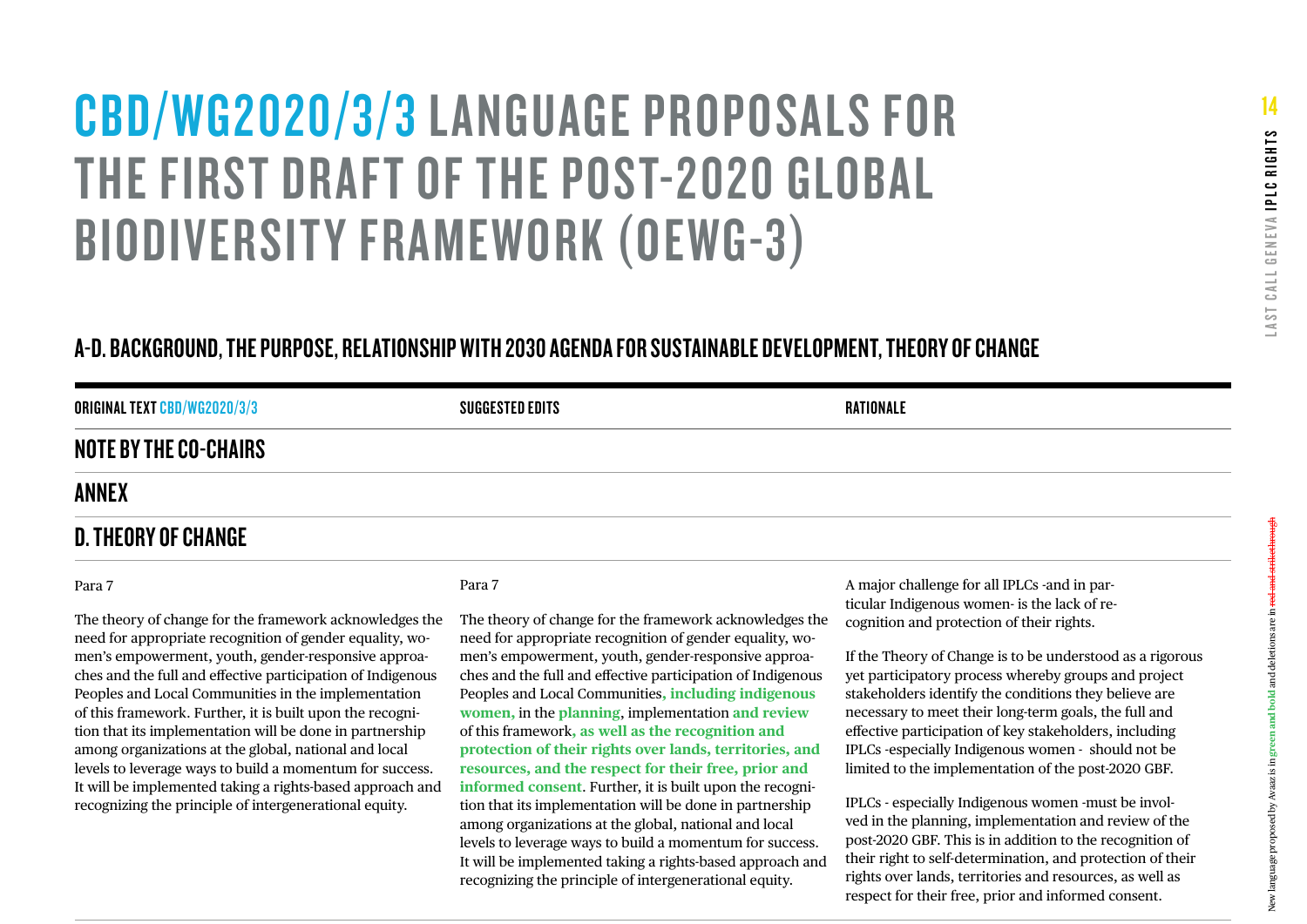## F. 2050 GOALS AND 2030 MILESTONES

The framework has four long-term goals for 2050 related to the 2050 Vision for Biodiversity. Each 2050 goal has a number of corresponding milestones to assess, in 2030, progress towards the 2050 goals.

| <b>ORIGINAL TEXT CBD/WG2020/3/3</b>                                                                                                                                                   | SUGGESTED EDITS                                                                                                                                                                                                                                        | RATIONALE                                                                                                                                                                                                           |
|---------------------------------------------------------------------------------------------------------------------------------------------------------------------------------------|--------------------------------------------------------------------------------------------------------------------------------------------------------------------------------------------------------------------------------------------------------|---------------------------------------------------------------------------------------------------------------------------------------------------------------------------------------------------------------------|
| <b>Goal D</b>                                                                                                                                                                         | <b>Goal D</b>                                                                                                                                                                                                                                          | Regarding Goal D and its milestones, Avaaz wel-                                                                                                                                                                     |
| The gap between available financial and other<br>means of implementation, and those neces-<br>sary to achieve the 2050 Vision, is closed.                                             | The gap between available financial and other means of<br>implementation, and those necessary to achieve the 2050<br>Vision, is closed; and available financial and other                                                                              | comes the reference to financial resources avai-<br>lable and deployed (by 2030), and planned or<br>committed for the next decade (2030-2040).                                                                      |
|                                                                                                                                                                                       | means of implementation equitably distributed.                                                                                                                                                                                                         | Yet US \$700 billion per year by 2030 is still not enou-                                                                                                                                                            |
| <b>Milestone D.1</b>                                                                                                                                                                  | <b>Milestone D.1</b>                                                                                                                                                                                                                                   | gh. According to Deutz et al. (2020), as of 2019, current                                                                                                                                                           |
| Adequate financial resources to implement the framework<br>are available and deployed, progressively closing the finan-<br>cing gap up to at least US \$700 billion per year by 2030. | Adequate and gender-responsive financial resour-<br>ces to implement the framework are available and de-<br>ployed, progressively closing the financing gap up to<br>at least $\overline{US}$ \$700 US\$967 billion per year by 2030.<br>Milestone D.2 | spending on biodiversity conservation is between \$124<br>and \$143 billion per year, against a total estimated biodi-<br>versity protection need of at least \$967 billion per year.                               |
| <b>Milestone D.2</b>                                                                                                                                                                  |                                                                                                                                                                                                                                                        | Furthermore, the vision of the framework empha-<br>sizes that it has to have a gender-responsive and ri-                                                                                                            |
| Adequate other means, including capacity-building                                                                                                                                     |                                                                                                                                                                                                                                                        | ghts-oriented approach, including for IPLCs.                                                                                                                                                                        |
| and development, technical and scientific coope-<br>ration, and technology transfer to implement the<br>framework to 2030 are available and deployed.                                 | Adequate other means, including capacity-building and<br>development, technical and scientific cooperation and<br>technology transfer to implement the framework to<br>2030 are available, equitably accessible and deployed,                          | Lastly, Avaaz agrees with recommendations for the<br>CBD's Women Caucus, strongly advocating for a hu-<br>man rights approach through a gender lens in order to<br>ensure the encompassing implementation of SDG 5. |

**especially for developing countries and in particular for Indigenous Peoples and Local Communities.**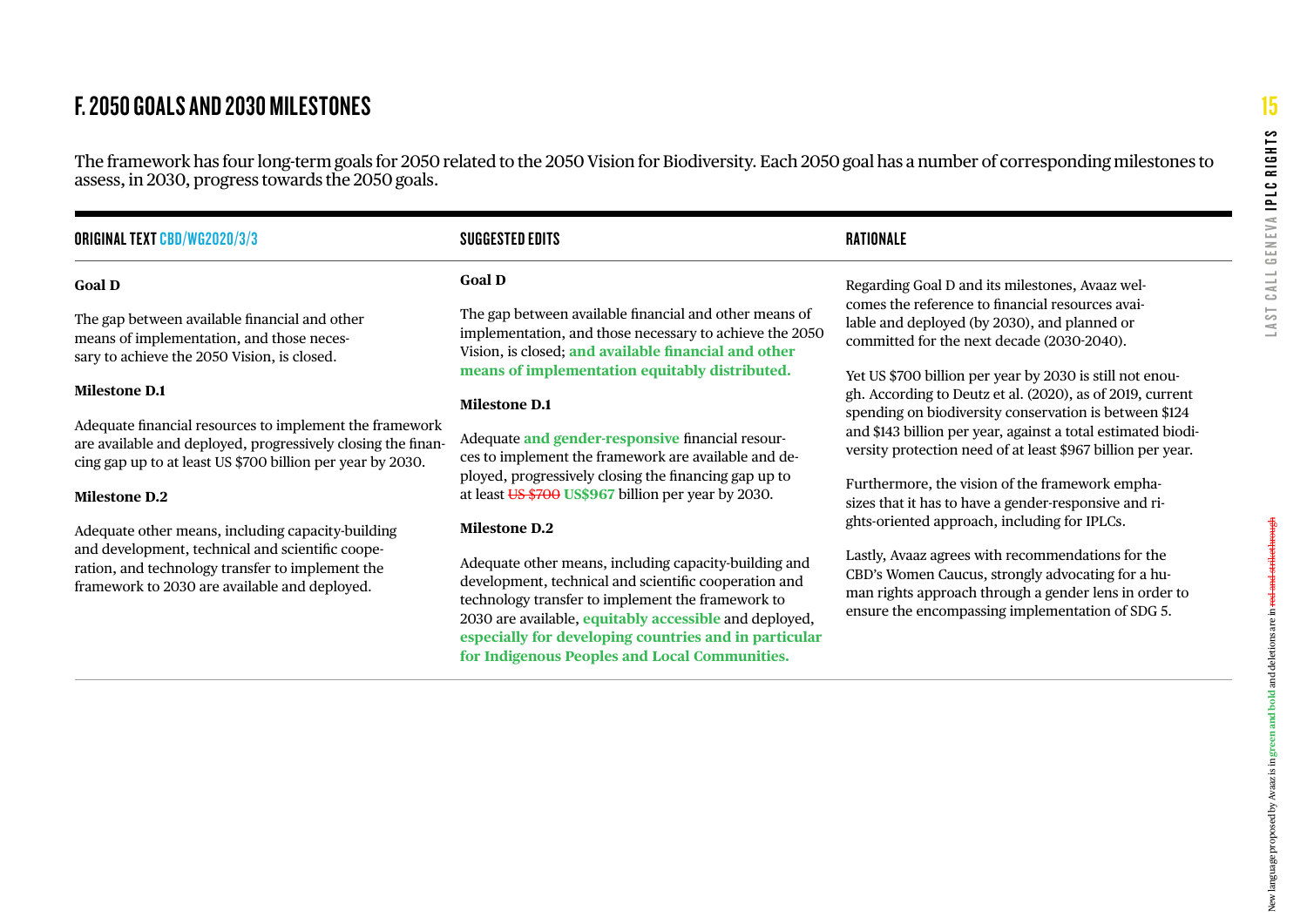#### NEW TEXT: AVAAZ SUGGEST ADDING A NEW GOAL

#### **GOAL E**

**Ensure equitable, full, and effective participation in planning, implementation, review and decision-making related to biodiversity protection, conservation and sustainable use, of all stakeholders, in particular Indigenous Peoples and Local Communities, women and girls, particularly that of Indigenous women, as well as the youth, while ensuring transparency and accountability in all processes and at all levels.**

**E. 1. By 2025, traditional knowledge, innovations and practices of Indigenous Peoples and Local Communities are fully integrated and reflected in the implementation of the post-2020 global biodiversity framework, subject to their free, prior and informed consent.**

**E.2. By 2025, responsibility and transparency mechanisms are fully developed and used to monitor and review the implementation of the post-2020 global biodiversity framework.** 

Avaaz suggests an additional goal. As in previous submissions, Avaaz points out that these rights and obligations are key to achieving all goals and targets included in the Framework Draft. This would also promote synergies with the 2030 Agenda for Sustainable Development and the Sustainable Development Goals.

Avaaz welcomes recognition of the importance of equitable participation by IPLCs and other vulnerable groups in decision-making related to biodiversity, and that it is no longer mentioned among the very last targets. Avaaz also welcomes and recognizes the importance of having IPLC rights reflected in the Kunming Declaration.

Avaaz considers that the specific mention of Indigenous women will revamp this new approach and foster their inclusion in concrete actions for Parties to take, so as not to leave these relevant actors out of the post-2020 GBF.

The participation of all relevant stakeholders - especially IPLCs as First Responders in the field - in the planning and implementation of the GBF is essential to achieve the desired change. And once again, Avaaz points out that safeguarding and ensuring respect for human rights, including IPLCs rights (the rights-based approach mentioned in the draft text) are achieved by extending their participation to designing, planning, negotiating, and agreeing on the GBF as stated in target 16.7 of the 2030 Agenda, which addresses the need for responsive, inclusive, participatory, and representative decision-making when calling for the promotion of peaceful and inclusive societies for sustainable development.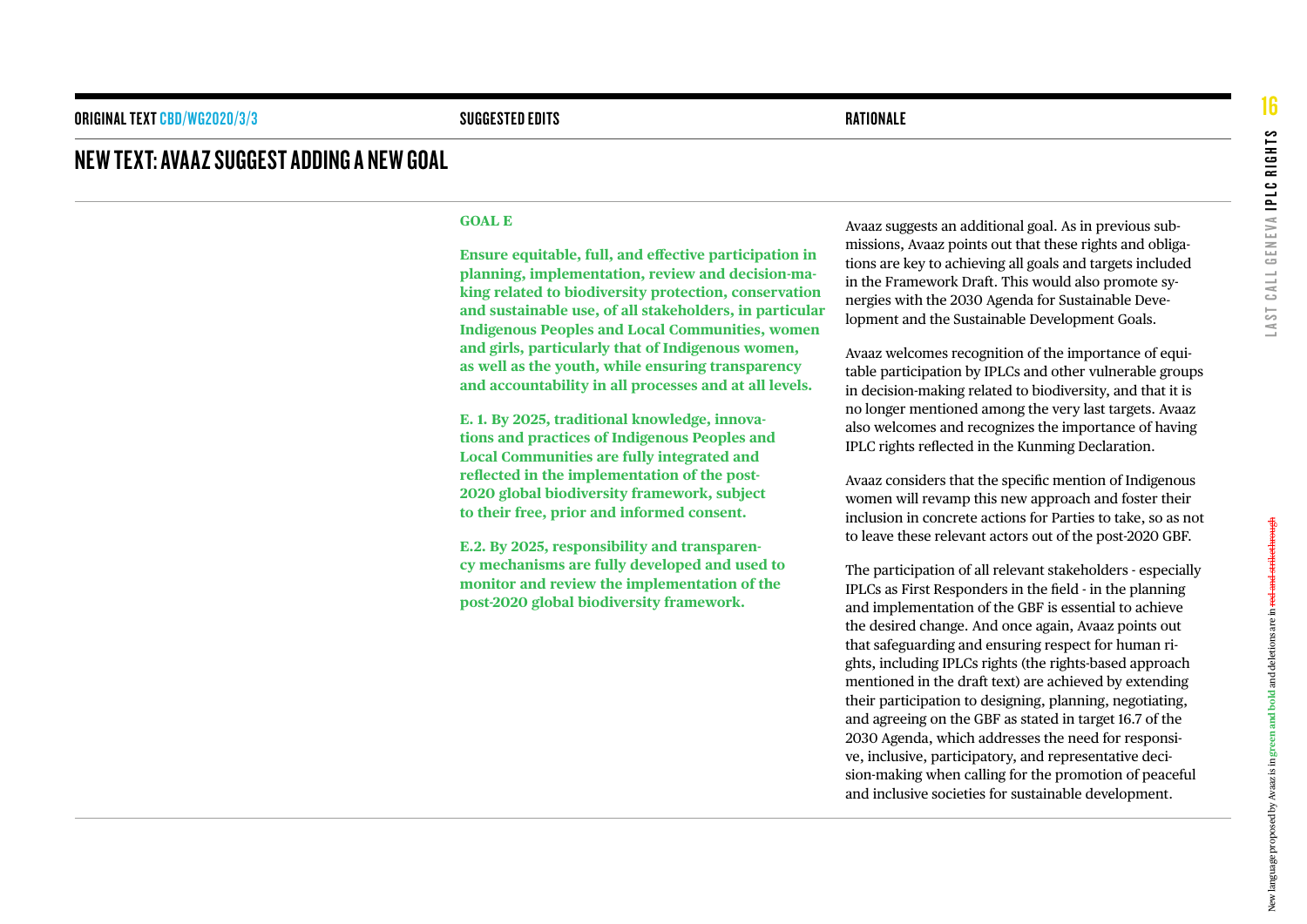#### ORIGINAL TEXT [CBD/WG2020/3/3](https://www.cbd.int/doc/c/914a/eca3/24ad42235033f031badf61b1/wg2020-03-03-en.pdf) and the suggest of the suggest edits of the suggest of the suggest of the suggest of the suggest of the suggest of the suggest of the suggest of the suggest of the suggest of the suggest of the

#### **GOAL E**

**cipation in planning, implementation, re -**

Today, Avaaz respectfully reminds Parties that these rights include the rights of access to environmental information, public participation in environmental decision-making processes and access to justice in envi ronmental matters, which are essential for sustainable development (again referring to the rights-based approach upon which the framework will be implemented).

[In a listening document from February 2021,](https://avaazmedia.s3.amazonaws.com/Avaaz%20Listening%20Document%20%5BCBD%20process%20-%20February%202021%5D.pdf) Avaaz pro posed a model of transparency and participation that can be implemented immediately if the Parties agree. Such a model would allow a bottom-up process in which parti cipation can be achieved at the local and national level, potentially enriching the global conversation of the GBF.

Furthermore, Avaaz considers that gender equality within the post-2020 GBF, its goals and targets, should be revamped to include concrete actions for Parties to take. The participation of women, which is critical for the successful conservation and sustainable use of biodiversity, must be more than a random phrase or mere mention of their "full and effective participation".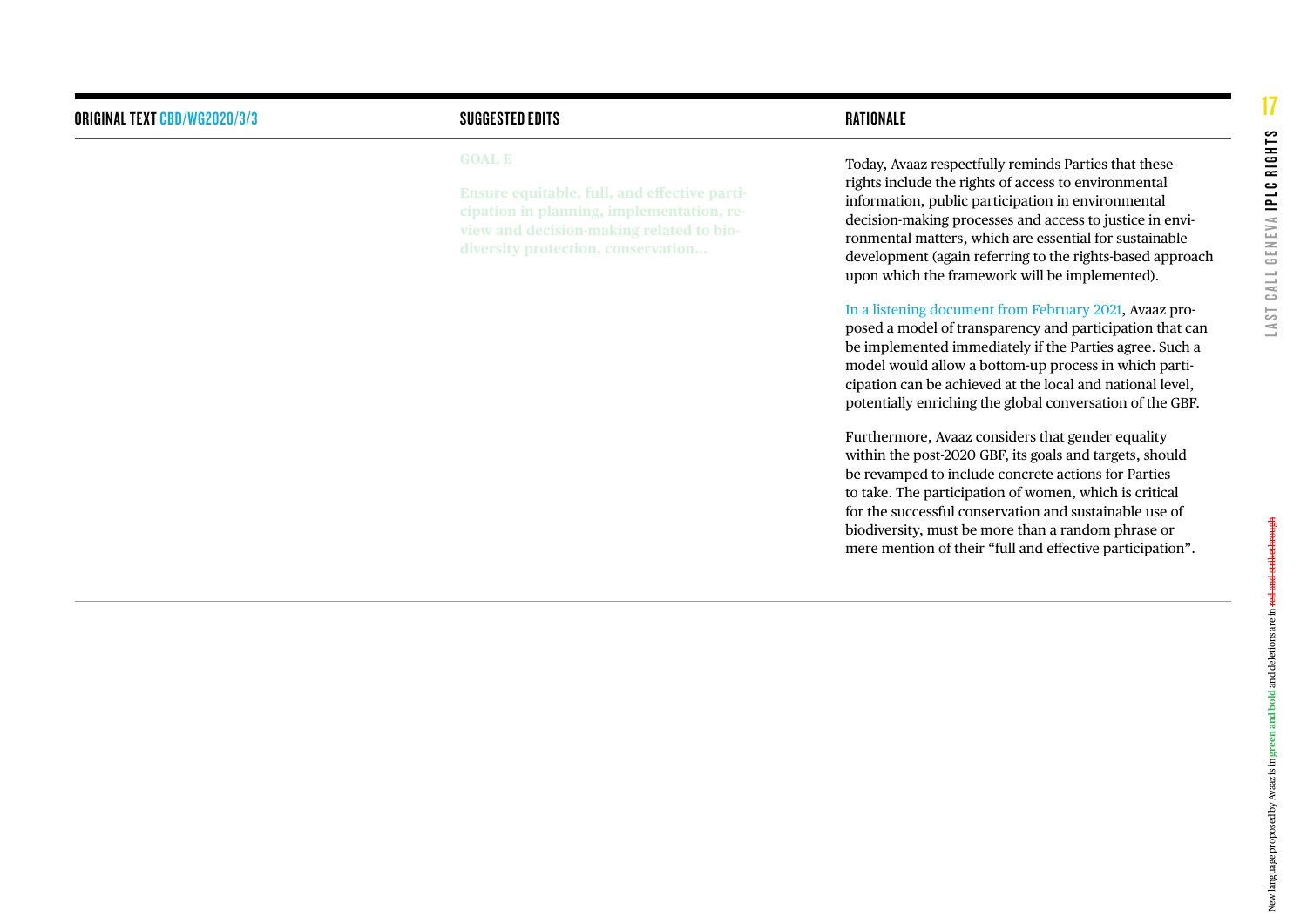The framework has 21 action-oriented targets for urgent action over the decade to 2030. The actions set out in each target need to be initiated immediately and completed by 2030. Together, the results will enable achievement of the 2030 milestones and of the outcome-oriented goals for 2050. Actions to reach these targets should be implemented consistently and in harmony with the Convention on Biological Diversity and its Protocols and other relevant international obligations, taking into account national socioeconomic conditions. Countries will establish national targets/indicators aligned with this framework and progress towards the national and global targets will be periodically reviewed. A monitoring framework (see [CBD/SBSTTA/24/3](https://www.cbd.int/doc/c/705d/6b4b/a1a463c1b19392bde6fa08f3/sbstta-24-03-en.pdf) and [Add.1\)](https://www.cbd.int/doc/c/82d2/cebf/13ebbf343d79abb69ae2119a/sbstta-24-03-add1-en.pdf) provides further information on indicators of progress towards the targets.

| <b>ORIGINAL TEXT CBD/WG2020/3/3</b>                                                                                                                                                                                  | SUGGESTED EDITS                                                                                                                                                                                                                                                                                                                                                                                                                                                                                                                | RATIONALE                                                                                                                                                                                                                                                                                                                                                                                   |  |
|----------------------------------------------------------------------------------------------------------------------------------------------------------------------------------------------------------------------|--------------------------------------------------------------------------------------------------------------------------------------------------------------------------------------------------------------------------------------------------------------------------------------------------------------------------------------------------------------------------------------------------------------------------------------------------------------------------------------------------------------------------------|---------------------------------------------------------------------------------------------------------------------------------------------------------------------------------------------------------------------------------------------------------------------------------------------------------------------------------------------------------------------------------------------|--|
| <b>1.REDUCING THREATS TO BIODIVERSITY</b>                                                                                                                                                                            |                                                                                                                                                                                                                                                                                                                                                                                                                                                                                                                                |                                                                                                                                                                                                                                                                                                                                                                                             |  |
| Target 1. Ensure that all land and sea areas globa-<br>lly are under integrated biodiversity-inclusive spa-<br>tial planning addressing land- and sea-use change,<br>retaining existing intact and wilderness areas. | Target 1. Ensure that all land and sea areas globally are<br>under integrated biodiversity-inclusive spatial planning<br>that takes biodiversity conservation and sustainable<br>use into account, developed under rights-based and<br>equitable governance principles, addressing land- and<br>sea-use change, retaining existing intact and wilderness<br>areas, and recognizing the Rrights of Indigenous Peo-<br>ples and Local Communities, including indigenous<br>women, over lands, territories, waters and resources. | Avaaz welcomes emphasis of the need for better spa-<br>tial planning across the entire planet, but believes<br>some precision should be added as to how biodiver-<br>sity is incorporated, that spatial planning be rooted<br>in rights-based and equitable governance principles,<br>and that plans developed through self-determined<br>IPLC processes should be supported and respected. |  |
| Target 2. Ensure that at least 20 percent of degra-<br>ded freshwater, marine and terrestrial ecosystems<br>are under restoration, ensuring connectivity among<br>them and focusing on priority ecosystems.          | Target 2. Ensure that at least 20 percent of degraded<br>freshwater, marine and terrestrial ecosystems are un-<br>der restoration, ensuring connectivity among them and<br>focusing on priority ecosystems, <i>including managed</i><br>and converted ecosystems, and by prioritising<br>ecosystems providing benefits to the most vul-<br>nerable people, including Indigenous women.                                                                                                                                         | Avaaz welcomes the explicit mention of restora-<br>tion, especially if managed and converted ecosys-<br>tems are included in such priority ecosystems.                                                                                                                                                                                                                                      |  |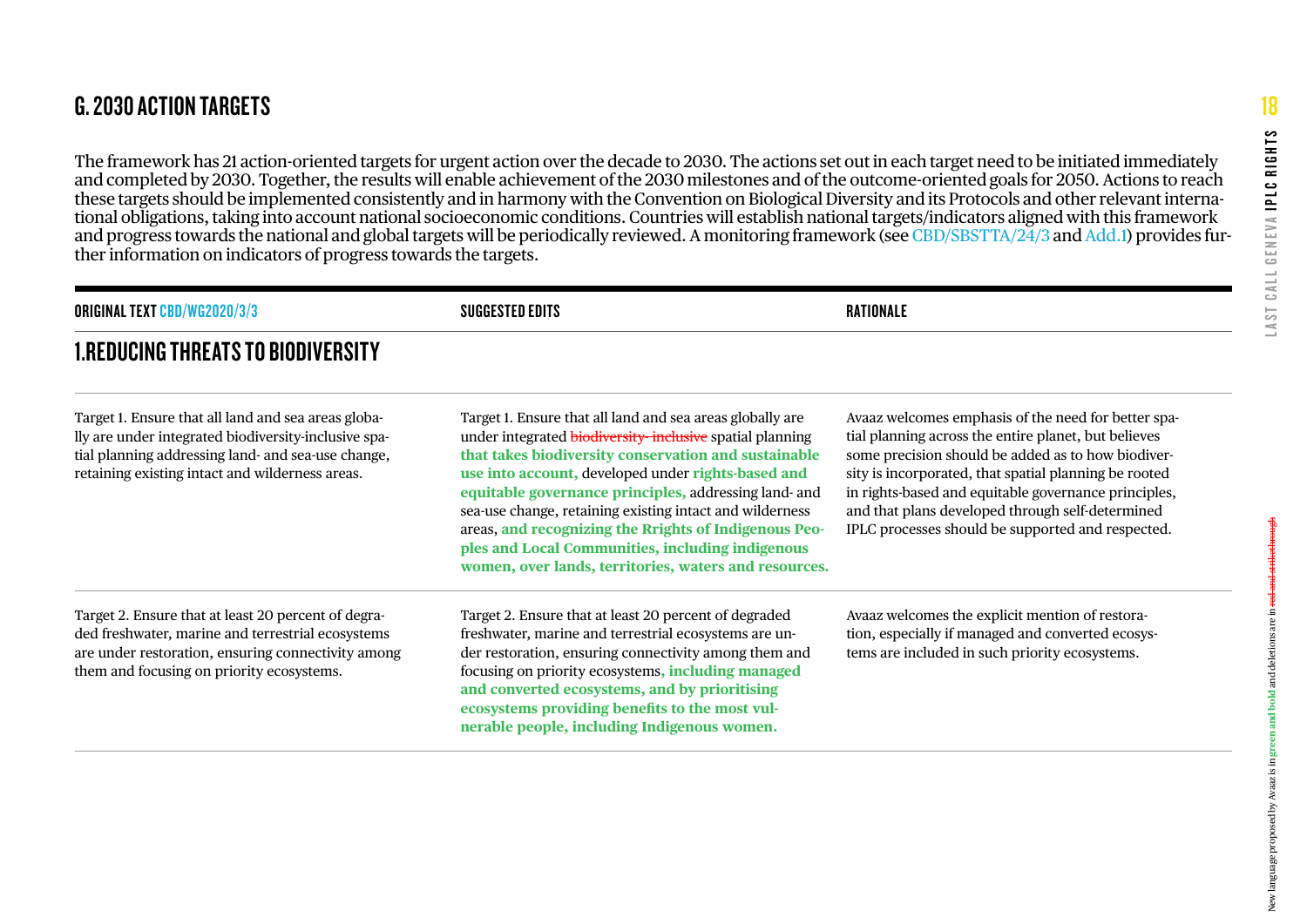#### ORIGINAL TEXT [CBD/WG2020/3/3](https://www.cbd.int/doc/c/914a/eca3/24ad42235033f031badf61b1/wg2020-03-03-en.pdf) SUGGESTED EDITS RATIONALE

Target 3. Ensure that at least 30 per cent globally of land areas and of sea areas, especially areas of particular importance for biodiversity and its contributions to people, are conserved through effectively and equitably managed, ecologically representative, and well-connected systems of protected areas and other effective area-based conservation measures and integrated into the wider landscapes and seascapes.

Target 3. Ensure that at least 30 **50** per cent of land areas and of sea areas **globally**, especially areas of particular importance for biodiversity and its contributions to people, are conserved through effectively and equitably managed **and governed,** ecologically representative, and well-connected systems of protected areas**, ICCAs** and other effective area-based conservation measures and integrated into the wider landscapes and seascapes, **subject to the free, prior and informed consent of Indigenous Peoples and Local Communities who own, manage or occupy any of the aforementioned areas.**

While an international negotiation is a political compromise per se, we must avoid compromises that don't bring us to at least 50% of the Earth's lands and waters conserved by 2030 through different schemes. Earth will not compromise, nor should people willing to believe in the relevance of CBD negotiations.

Avaaz also puts forth the inclusion of "Indigenous Peoples' and Community Conserved Territories" (ICCAs) as an opportunity to align this target with scientific evidence reporting the need to conserve and protect half the planet. Over the past few decades, ICCAs have become known and recognized as essential features for the conservation of nature, sustainable livelihoods, the realization of collective rights and responsibilities, and the wellness of living beings on our planet. They include cases of continuation, revival, or modification of traditional practices, some of which are of ancient origin, and also include new initiatives, such as the restoration of ecosystems and innovative uses of resources employed by IPLCs in the face of threats and opportunities.

ICCAs help conserve critical ecosystems and threatened species, maintain essential ecosystem functions, and provide corridors and linkages for animal and plant circulation, including between protected areas. Among many other local, regional, and global benefits, ICCAs play a crucial role in securing the rights of Indigenous Peoples & Local Communities to their lands and natural resources through local governance – de jure and de facto.

The global coverage of ICCAs has been conservatively estimated at 13% of the terrestrial surface of the planet. Globally, 400-800 million hectares of forest are owned/ administered by communities, and land and resources in other ecosystems are also under community control.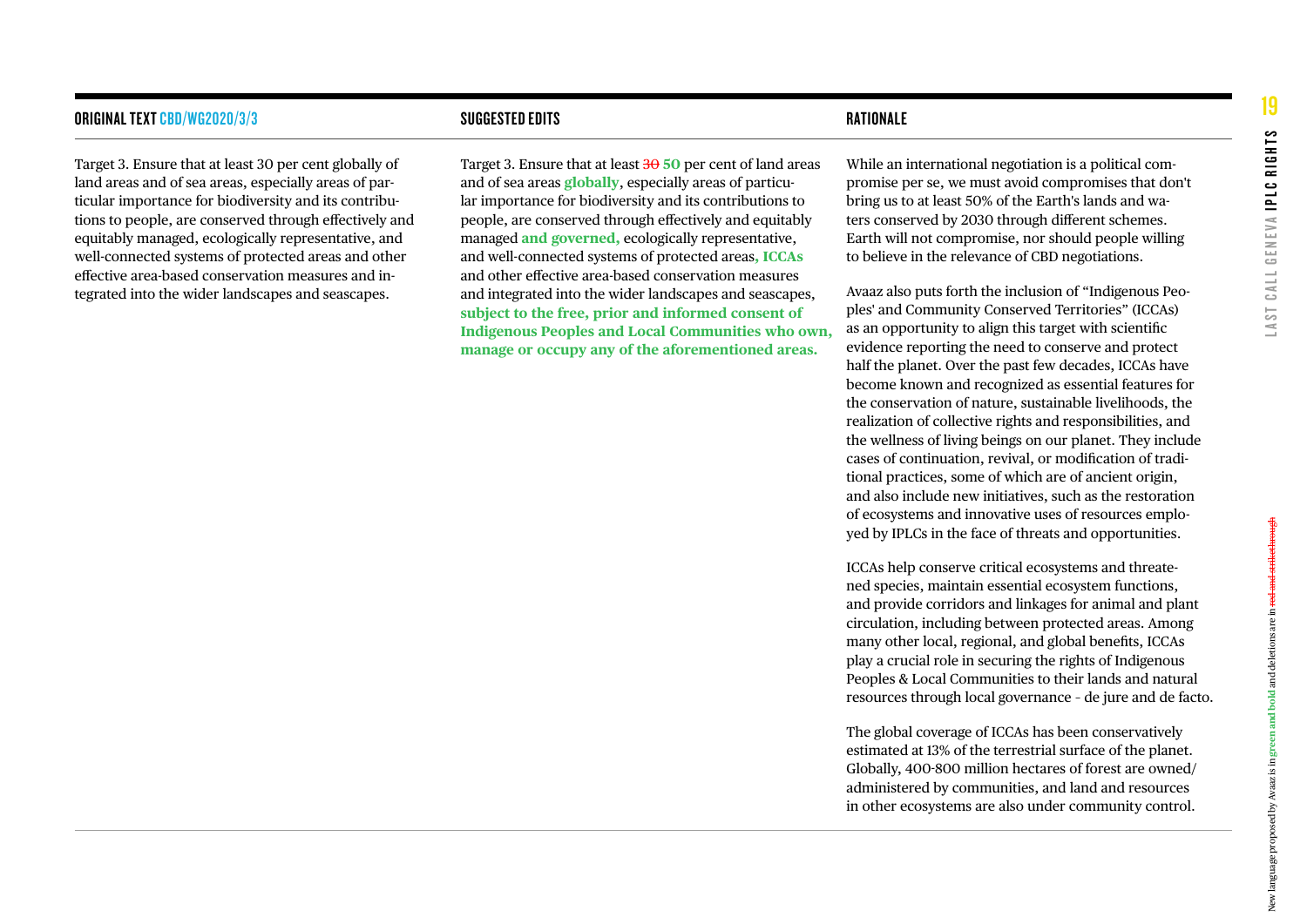#### NEW TEXT: AVAAZ SUGGEST ADDING A NEW STANDALONE TARGET

**By 2025, and no later than 2030, 100 per cent of the lands and waters traditionally managed, owned, governed by Indigenous Peoples and Local Communities are recognized and secured and Parties have a mechanism in place to solve land tenure disputes in protected areas and/or where traditional and customary practices have been negatively impacted, taking into account culturally appropriate land tenure processes and respecting their free, prior and informed consent.**

[Almost 800,000 Avaaz members \(and the number conti](https://secure.avaaz.org/campaign/en/100_indigenous_land_rights_loc/)[nues to grow\)](https://secure.avaaz.org/campaign/en/100_indigenous_land_rights_loc/) are calling for the full and effective recognition of IPLC land rights, urging governments "to ensure the community land rights of IPLCs are 100% recognised by 2025 in multilateral agreements as well as in your national legislations and land tenure processes. Recognising the community land rights of IPLCs and respecting their rights is key- not only to ensure their survival, but also as one of the most effective ways to address the massive loss of biodiversity we are facing and the climate disasters associated with it. It is time to correct the harm and injustices committed against the people who regularly put their lives on the line to protect the planet."

As reflected in a [joint submission at the Thematic Wor](http://cbd-alliance.org/sites/default/files/documents/Report%20ABCM%202019.pdf)[kshop on Area-Based Conservation Measures, signed by](http://cbd-alliance.org/sites/default/files/documents/Report%20ABCM%202019.pdf)  [Avaaz, CBD Alliance, Forests Peoples Programme, Friends](http://cbd-alliance.org/sites/default/files/documents/Report%20ABCM%202019.pdf)  [of the Earth International, Global Youth Biodiversity Ne](http://cbd-alliance.org/sites/default/files/documents/Report%20ABCM%202019.pdf)[twork and ICCA Consortium in December 2019](http://cbd-alliance.org/sites/default/files/documents/Report%20ABCM%202019.pdf): "*The post-2020 area based targets under CBD must not support land grabs. If government parties claim IPLC land as part of their contribution to the CBD, without the free, prior and informed consent, and self-determined management of those areas, such lands should not be accepted under the convention.*"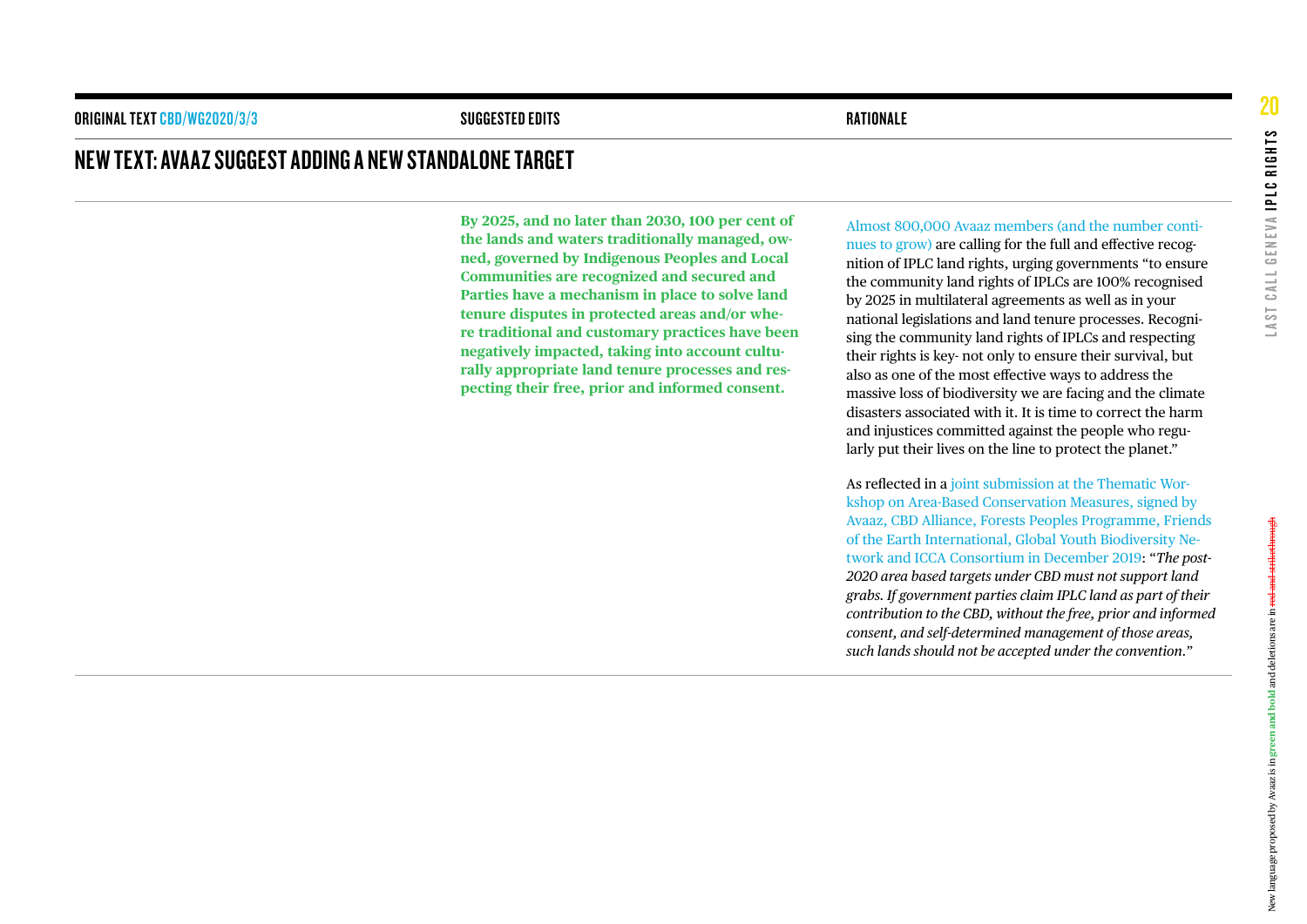| ORIGINAL TEXT <mark>CBD</mark> /WG2020/3/3                                                                                                                                                                                                                                                                       | <b>SUGGESTED EDITS</b>                                                                                                                                                                                                                                                                                                                                                                                                                                        | RATIONALE                                                                                                                                                                                                                                                                                                                                                                                                                                                                                                                                                                                                                                                                                                                                                                                                                                                                                                                                                                                                                                                                                                                                                                                                                                         |
|------------------------------------------------------------------------------------------------------------------------------------------------------------------------------------------------------------------------------------------------------------------------------------------------------------------|---------------------------------------------------------------------------------------------------------------------------------------------------------------------------------------------------------------------------------------------------------------------------------------------------------------------------------------------------------------------------------------------------------------------------------------------------------------|---------------------------------------------------------------------------------------------------------------------------------------------------------------------------------------------------------------------------------------------------------------------------------------------------------------------------------------------------------------------------------------------------------------------------------------------------------------------------------------------------------------------------------------------------------------------------------------------------------------------------------------------------------------------------------------------------------------------------------------------------------------------------------------------------------------------------------------------------------------------------------------------------------------------------------------------------------------------------------------------------------------------------------------------------------------------------------------------------------------------------------------------------------------------------------------------------------------------------------------------------|
| Target 4. Ensure active management actions to enable the<br>recovery and conservation of species and the genetic diver-<br>sity of wild and domesticated species, including through<br>ex situ conservation, and effectively manage human-wildli-<br>fe interactions to avoid or reduce human-wildlife conflict. | Target 4. Ensure active management actions to enable<br>the recovery and conservation of species and the gene-<br>tic diversity of wild and domesticated species, including<br>through in situ conservation and through ex situ<br>conservation when free, prior, and informed con-<br>sent has been ensured to access species and gene-<br>tic resources., and effectively manage human-wildlife<br>interactions to avoid or reduce human-wildlife conflict. | As previously commented and suggested by Avaaz, in situ<br>conservation practices, especially regarding agriculture<br>and traditional agricultural practices, should be conside-<br>red when biodiversity conservation and sustainable use<br>and utilization is mentioned throughout this document.<br>Excluding in situ conservation seriously limits IPLCs role<br>in biodiversity conservation, including in the conservation<br>of natural and genetic resources important for food and<br>agriculture. The GBF must reflect the imperative strate-<br>gic role played by IPLCs in in situ protection, conserva-<br>tion, and sustainable use of biodiversity which have real<br>implications for our global food, health, and ecological<br>security. This collaboration should be guaranteed and<br>integrated across the entire Post-2020 Framework.<br>Furthermore, "ex situ" conservation practices,<br>when referring to genetic resources, should ensu-<br>re that access is linked to binding benefit sharing.<br>Regarding this second part of Target 4 (", and<br>effectively manage human-wildlife interactions to<br>avoid or reduce human-wildlife conflict"), Avaaz su-<br>ggests moving it to Target 5. See next suggestion. |
|                                                                                                                                                                                                                                                                                                                  |                                                                                                                                                                                                                                                                                                                                                                                                                                                               |                                                                                                                                                                                                                                                                                                                                                                                                                                                                                                                                                                                                                                                                                                                                                                                                                                                                                                                                                                                                                                                                                                                                                                                                                                                   |

Target 5. Ensure that the harvesting, trade and use of wild species is sustainable, legal, and safe for human health.

Target 5. Ensure that the harvesting, trade and use of wild species is sustainable, legal, and safe for human health**, and effectively manage human-wildlife interactions to avoid or reduce human-wildlife conflict, while respecting rights to customary sustainable use.**

To achieve as proposed a rights-oriented outcome, and for clarity purposes, Avaaz suggests the edited text for Target 5.

Although it is worth noting that this last idea is also present in Target 9: "Ensure benefits, including nutrition, food security, medicines, and livelihoods for people especially for the most vulnerable through sustainable management of wild terrestrial, freshwater and marine species and protecting customary sustainable use by Indigenous Peoples and Local Communities."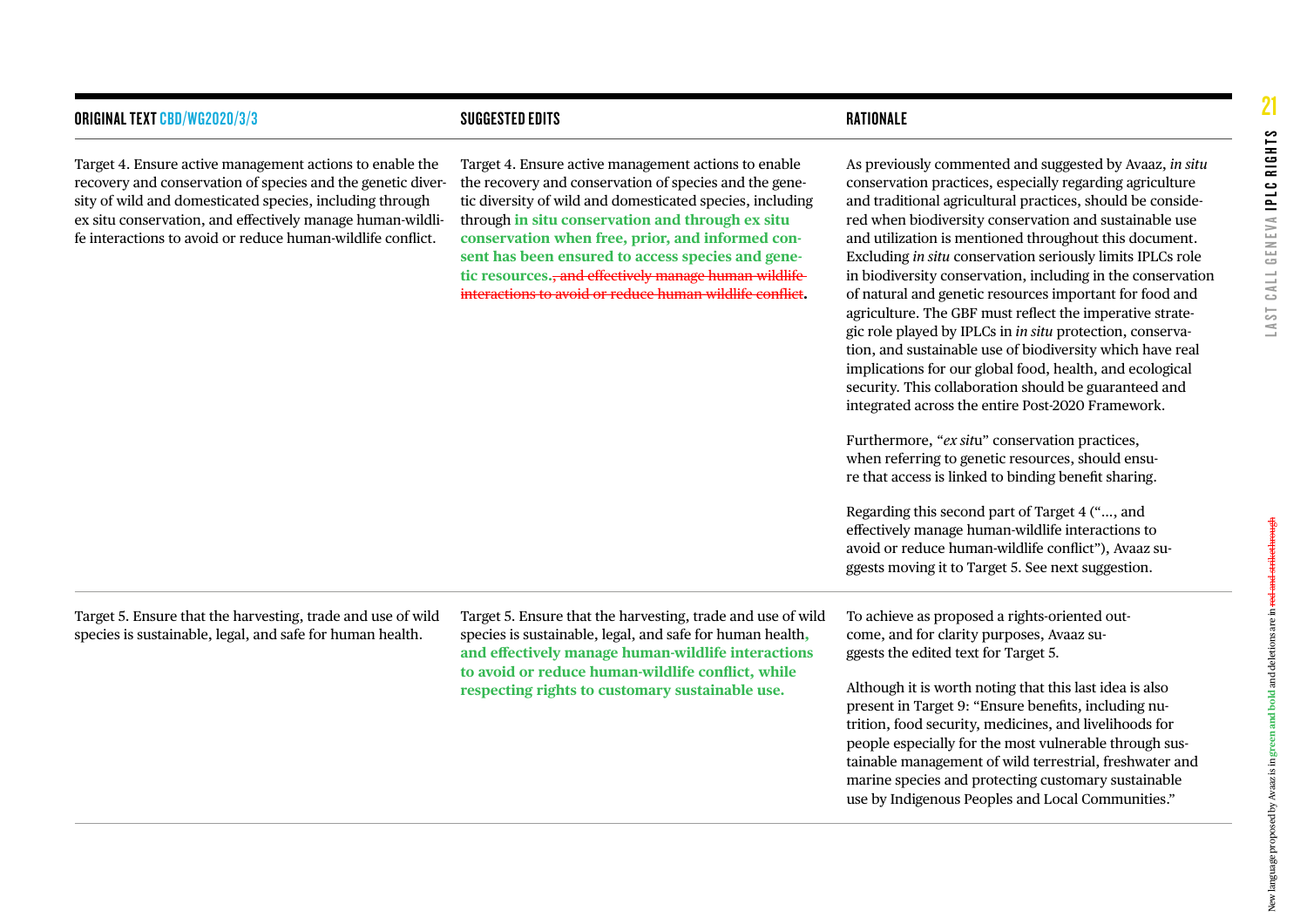| <b>ORIGINAL TEXT CBD/WG2020/3/3</b>                                                                                                                                                                                                                                                                                                               | <b>SUGGESTED EDITS</b>                                                                                                                                                                                                                                                                                                                                                                                                                                                                                                                                                                                                                                                                                                                                                                              | RATIONALE                                                                                                                                                                                                                                                                                                                                                                                                                                                                                                                                                                                                                                                                                                                                                                                                                         |  |  |
|---------------------------------------------------------------------------------------------------------------------------------------------------------------------------------------------------------------------------------------------------------------------------------------------------------------------------------------------------|-----------------------------------------------------------------------------------------------------------------------------------------------------------------------------------------------------------------------------------------------------------------------------------------------------------------------------------------------------------------------------------------------------------------------------------------------------------------------------------------------------------------------------------------------------------------------------------------------------------------------------------------------------------------------------------------------------------------------------------------------------------------------------------------------------|-----------------------------------------------------------------------------------------------------------------------------------------------------------------------------------------------------------------------------------------------------------------------------------------------------------------------------------------------------------------------------------------------------------------------------------------------------------------------------------------------------------------------------------------------------------------------------------------------------------------------------------------------------------------------------------------------------------------------------------------------------------------------------------------------------------------------------------|--|--|
| Target 7. Reduce pollution from all sources to levels that<br>are not harmful to biodiversity and ecosystem functions<br>and human health, including by reducing nutrients lost to<br>the environment by at least half, and pesticides by at least<br>two thirds and eliminating the discharge of plastic waste.                                  | Target 7. Reduce pollution from all sources to levels that<br>are not harmful to biodiversity and ecosystem functions<br>and human health, including by reducing nutrients<br>lost to the environment by at least half, and pesticides<br>by at least two thirds and eliminating the discharge of<br>plastic waste, and prioritizing pollutants that have<br>an impact on vulnerable groups, such as women,<br>including Indigenous women, children, youth and<br><b>Indigenous Peoples and Local Communities.</b>                                                                                                                                                                                                                                                                                  | Avaaz welcomes the wording in Target 7, but considers<br>that a prioritization of actions to reduce pollution that<br>is impacting the most vulnerable groups is needed.                                                                                                                                                                                                                                                                                                                                                                                                                                                                                                                                                                                                                                                          |  |  |
| Target 8. Minimize the impact of climate change on<br>biodiversity, contribute to mitigation and adapta-<br>tion through ecosystem-based approaches, contribu-<br>ting at least 10 GtCO <sub>2</sub> e per year to global mitigation<br>efforts, and ensure that all mitigation and adaptation<br>efforts avoid negative impacts on biodiversity. | Target 8. Minimize the impact of climate change on<br>biodiversity, contribute to mitigation and adaptation<br>through ecosystem-based approaches, contributing<br>at least 10 GtCO2e per year to global mitigation efforts<br>through protection, sustainable use and restora-<br>tion practices, particularly of key areas relevant to<br>biodiversity and climate change mitigation, consi-<br>dering cultural diversity and the rights of Indige-<br>nous Peoples and Local Communities, and ensuring<br>that all mitigation and adaptation efforts avoid negative<br>impacts on biodiversity, especially in areas of parti-<br>cular importance for the provision of ecosystem<br>services, including carbon storage, water provisio-<br>ning, sustainable livelihoods and climate resilience. | Avaaz proposes new text to focus efforts to com-<br>bat climate change while protecting biodiversity<br>under ecosystem-based and culturally appropria-<br>te approaches, and promoting synergies with other<br>MEAs, in particular the UNFCCC and UNCCD.<br>Avaaz recalls paragraph 66 of the most recent decision 1/<br>CP.26 at the UNFCCC COP 26, which says: "66. Emphasizes<br>the important role of indigenous peoples' and local commu-<br>nities' culture and knowledge in effective action on climate<br>change, and urges Parties to actively involve Indigenous<br>Peoples and Local Communities in designing and implemen-<br>ting climate action and to engage with the second three-year<br>workplan for implementing the functions of the Local Com-<br>munities and Indigenous Peoples Platform, for 2022-2024;" |  |  |

铺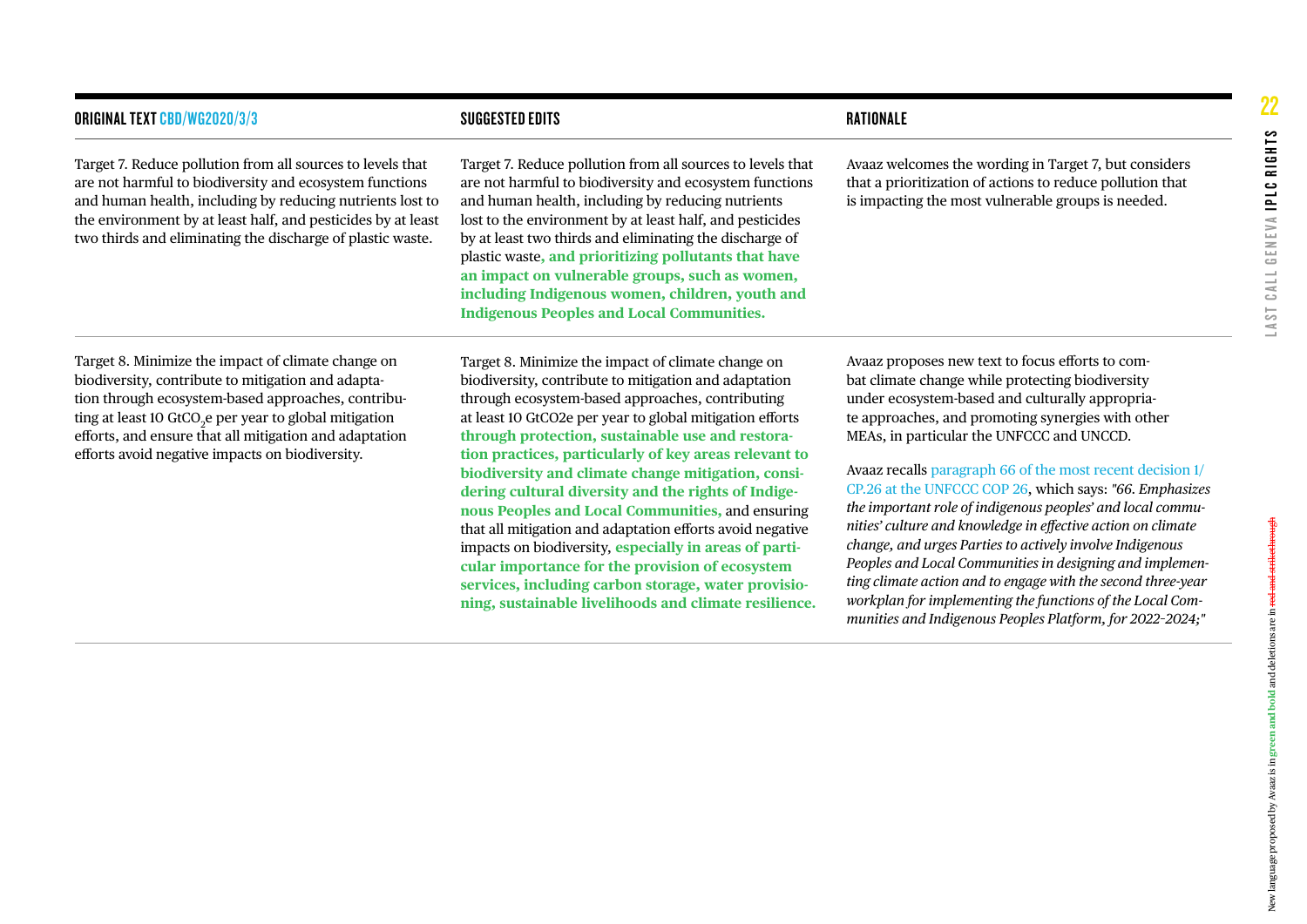## 2. MEETING PEOPLE'S NEEDS THROUGH SUSTAINABLE USE AND BENEFIT-SHARING

| <b>ORIGINAL TEXT CBD/WG2020/3/3</b>                                                                                                                                                                                                                                                                                                                           | <b>SUGGESTED EDITS</b>                                                                                                                                                                                                                                                                                                                                                                                                                                                                                                  | <b>RATIONALE</b>                                                                                                                                                                                                                                                                                                                                                                                                                                                                                                                                                                 |
|---------------------------------------------------------------------------------------------------------------------------------------------------------------------------------------------------------------------------------------------------------------------------------------------------------------------------------------------------------------|-------------------------------------------------------------------------------------------------------------------------------------------------------------------------------------------------------------------------------------------------------------------------------------------------------------------------------------------------------------------------------------------------------------------------------------------------------------------------------------------------------------------------|----------------------------------------------------------------------------------------------------------------------------------------------------------------------------------------------------------------------------------------------------------------------------------------------------------------------------------------------------------------------------------------------------------------------------------------------------------------------------------------------------------------------------------------------------------------------------------|
| Target 9. Ensure benefits, including nutrition, food<br>security, medicines, and livelihoods for people es-<br>pecially for the most vulnerable through sustainable<br>management of wild terrestrial, freshwater and mari-<br>ne species and protecting customary sustainable use<br>by Indigenous Peoples and Local Communities.                            | Target 9. Ensure <i>equitable</i> benefits, including nutrition,<br>food security, medicines, and livelihoods for people<br>especially for the most vulnerable through sustainable<br>management of wild terrestrial, freshwater and marine<br>species and protecting customary sustainable use by<br>Indigenous Peoples and Local Communities and their<br>rights over lands, waters, territories and resour-<br>ces, with special attention to Indigenous women.                                                      | Avaaz suggests making it more explicit that protec-<br>ting customary sustainable land use by IPLCs re-<br>quires protecting their rights in line with the UN<br>Declaration on the Rights of Indigenous People,<br>and respecting their right to self-determination.<br>Avaaz emphasizes that Indigenous Peoples are key stake-<br>holders in SDGs, and in order to ensure a successful fra-<br>mework, Parties should ensure this target is aligned with<br>the vision of "leaving no-one behind", therefore making<br>explicit that IPLCs land rights are taken into account. |
| Target 10. Ensure all areas under agriculture, aqua-<br>culture and forestry are managed sustainably, in<br>particular through the conservation and sustaina-<br>ble use of biodiversity, increasing the productivi-<br>ty and resilience of these production systems.                                                                                        | Target 10. Ensure all areas under agriculture, aquacul-<br>ture and forestry are managed sustainably, in particular<br>through the conservation and sustainable use of biodi-<br>versity, protecting and promoting traditional practi-<br>ces, and with the free, prior and informed consent<br>if the aforementioned activities take place in areas<br>managed, governed or owned by Indigenous Peo-<br>ples and Local Communities, towards increasing the<br>productivity and resilience of these production systems. | The new text Avaaz is suggesting, is in line with<br>FAO's recognition of Globally Important Agri-<br>cultural Heritage Systems" (GIAHS).                                                                                                                                                                                                                                                                                                                                                                                                                                        |
| Target 13. Implement measures at global level and in all<br>countries to facilitate access to genetic resources and to<br>ensure the fair and equitable sharing of benefits arising<br>from the use of genetic resources, and as relevant, of<br>associated traditional knowledge, including through<br>mutually agreed terms and prior and informed consent. | Target 13. Implement measures at global level and in<br>all countries to ensure that facilitate access to genetic<br>resources is attained through mutually agreed terms<br>and and to ensure also ensure the fair and equitable<br>sharing of benefits arising from the use utilization of<br>genetic resources, and as relevant, of associated tradi-<br>tional knowledge, including through mutually agreed<br>terms and free, prior, and informed consent.                                                          | In line with the spirit of the Nagoya Protocol, and with the<br>intention of respecting and safeguarding IPLC interests<br>and rights over their natural resources, Avaaz proposes<br>this new text. It is in line with the access and benefit<br>sharing specifications previously agreed to by CBD Parties,<br>where the reference to "facilitation" is addressed in the<br>context of Parties facilitating the involvement of IPLCs and<br>other relevant stakeholders in capacity building, including<br>non-governmental organizations and the private sector.              |

The proposed rewording also stresses the importance of prior and informed consent.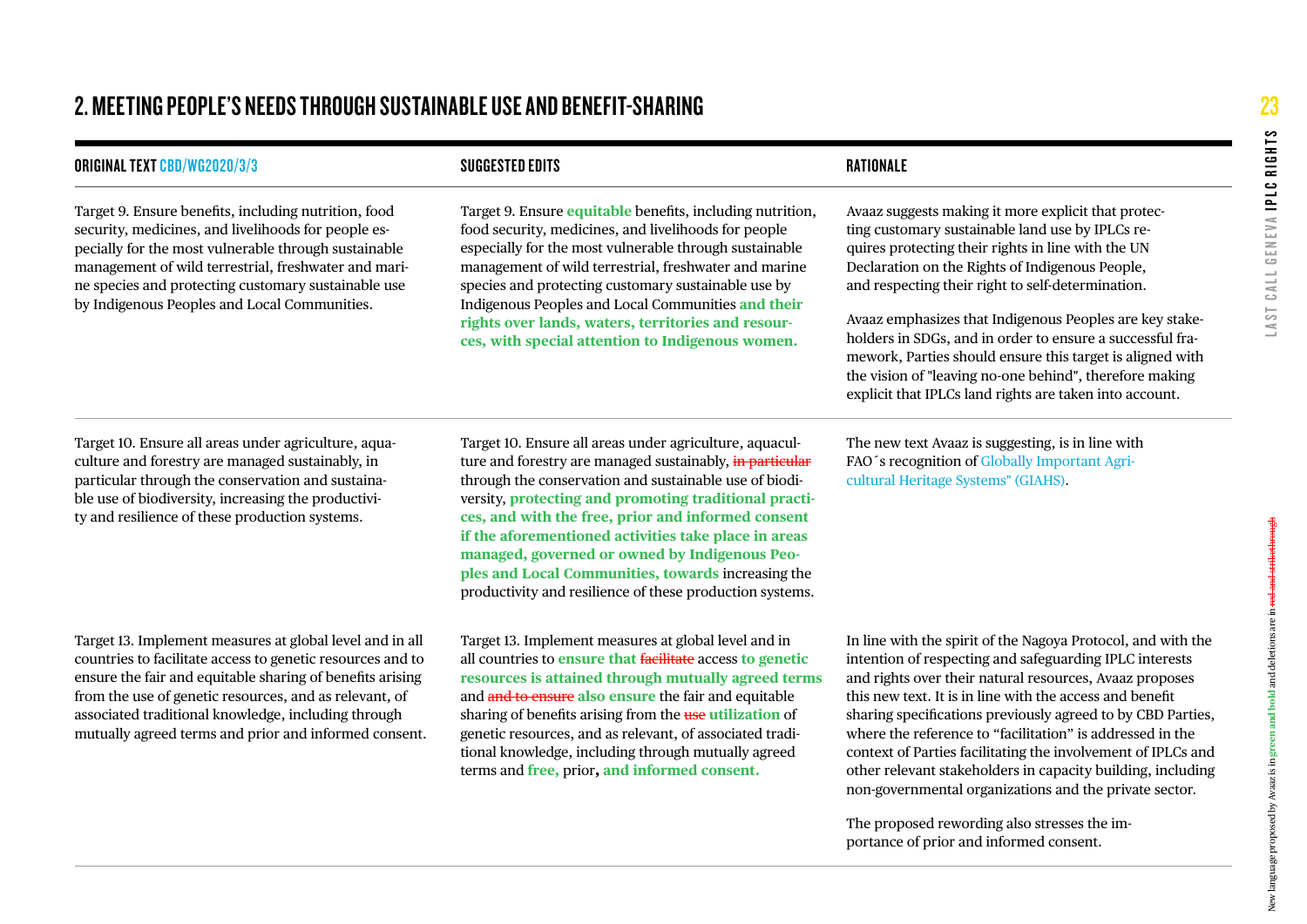## 3. TOOLS AND SOLUTIONS FOR IMPLEMENTATION AND MAINSTREAMING

| <b>ORIGINAL TEXT CBD/WG2020/3/3</b>                                                                                                                                                                                                                                                                                                                                     | <b>SUGGESTED EDITS</b>                                                                                                                                                                                                                                                                                                                                                                                                                                                                                                                                                                | RATIONALE                                                                                                                                                                                                                                                                                                              |  |  |
|-------------------------------------------------------------------------------------------------------------------------------------------------------------------------------------------------------------------------------------------------------------------------------------------------------------------------------------------------------------------------|---------------------------------------------------------------------------------------------------------------------------------------------------------------------------------------------------------------------------------------------------------------------------------------------------------------------------------------------------------------------------------------------------------------------------------------------------------------------------------------------------------------------------------------------------------------------------------------|------------------------------------------------------------------------------------------------------------------------------------------------------------------------------------------------------------------------------------------------------------------------------------------------------------------------|--|--|
| Target 14. Fully integrate biodiversity values into policies,<br>regulations, planning, development processes, poverty<br>reduction strategies, accounts, and assessments of envi-<br>ronmental impacts at all levels of government and across<br>all sectors of the economy, ensuring that all activities<br>and financial flows are aligned with biodiversity values. | Target 14. Fully integrate biodiversity values and goals<br>into policies, regulations, planning, development proces-<br>ses, poverty reduction and gender equality strategies,<br>accounts, and assessments of cultural, environmental,<br>social and human rights impacts at all levels of gover-<br>nment and across all sectors of the economy, ensuring<br>that all activities and financial flows are aligned with<br>biodiversity values and goals and commitments, and<br>the principle of free, prior and informed consent<br>from Indigenous Peoples and Local Communities. | This goal should be SMART, and should also include a<br>specific mention to FPIC to ensure that biodiversity mains-<br>treaming takes into account the rights and values of IPLCs.<br>This goal should also be reflected in the<br>goal of a gender-responsive and human ri-<br>ghts-based approach of the GBF.        |  |  |
| Target 16. Ensure that people are encouraged and<br>enabled to make responsible choices and have ac-<br>cess to relevant information and alternatives, ta-<br>king into account cultural preferences, to reduce<br>by at least half the waste and, where relevant the<br>overconsumption, of food and other materials.                                                  | Target 16. Ensure that people are encouraged and<br>enabled to make responsible choices, taking into<br>account cultural preferences, and have access to<br>relevant information and alternatives to reduce by at<br>least by half the loss and waste of food and, where<br>relevant, the overconsumption, overproduction and<br>overconsumption of food and other materials.                                                                                                                                                                                                         | Avaaz proposes a different arrangement of the ideas<br>presented in Target 16, as well as edits to refer to<br>terms as used in the SDGs and other global initia-<br>tives. See also Avaaz's review on linkages between<br>the post-2020 Global Biodiversity Framework and<br>2030 Agenda for Sustainable Development. |  |  |
| Target 20. Ensure that relevant knowledge, including the<br>traditional knowledge, innovations and practices of Indige-<br>nous Peoples and Local Communities with their free, prior,<br>and informed consent, guides decision-making for the<br>effective management of biodiversity, enabling monitoring,<br>and by promoting awareness, education and research.      | Target 20. Ensure that relevant knowledge, including<br>the traditional knowledge, innovations and practices of<br>Indigenous Peoples and Local Communities, particu-<br>larly of indigenous women, with their free, prior, and<br>informed consent, guides decision-making for the effec-<br>tive management of biodiversity, enabling monitoring,<br>and by promoting awareness, education and research.                                                                                                                                                                            | The role of Indigenous women as vital actors in all<br>schemes regarding biodiversity conservation and<br>sustainable use has been commented on before.                                                                                                                                                                |  |  |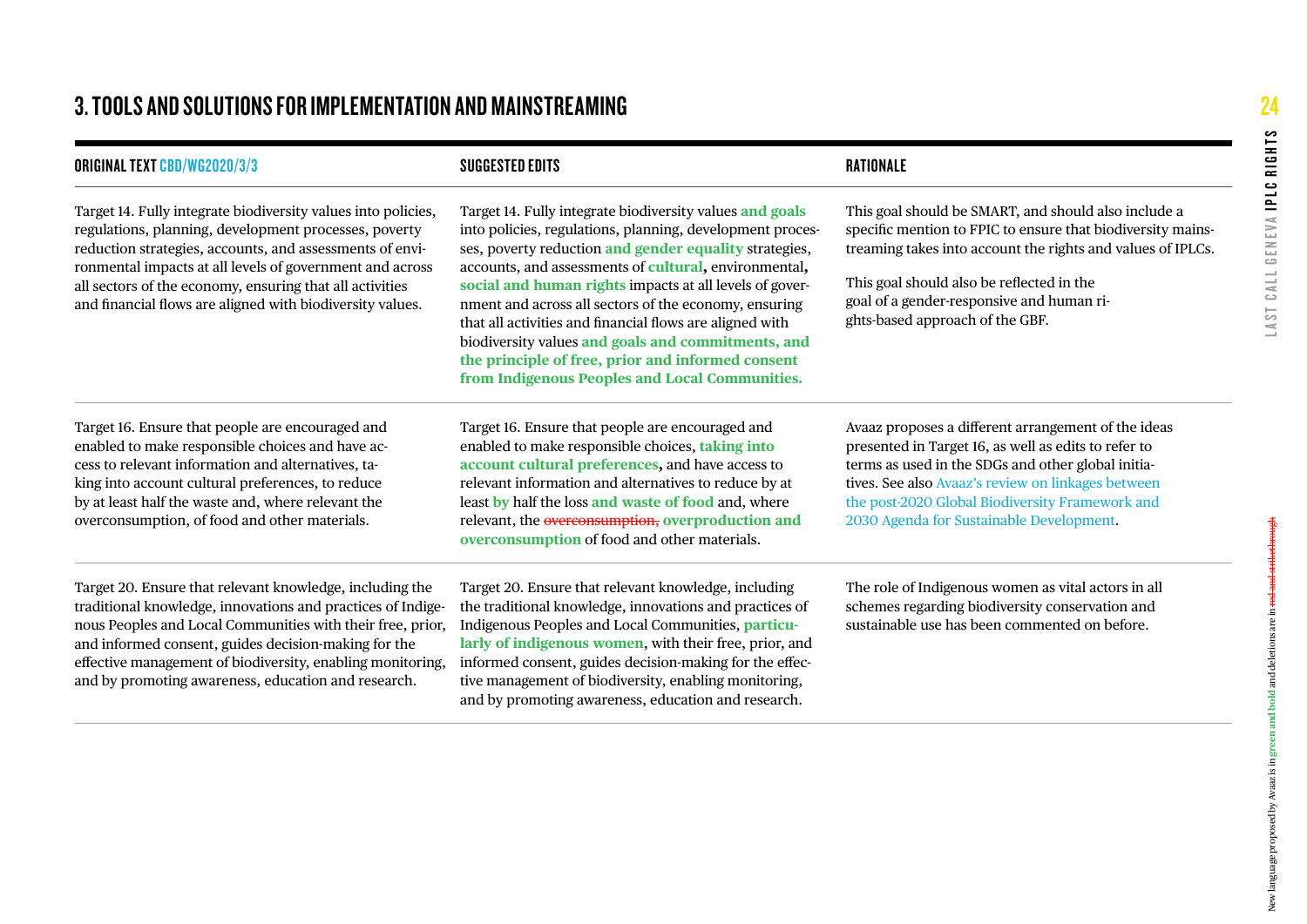| <b>ORIGINAL TEXT CBD/WG2020/3/3</b>                                                                                                                                                                                                                                        | <b>SUGGESTED EDITS</b>                                                                                                                                                                                                                                                                                                                                                                                                                                                                                                                                                                                                                                                      | RATIONALE                                                                                                                                                                                                                                                                                                                                         |
|----------------------------------------------------------------------------------------------------------------------------------------------------------------------------------------------------------------------------------------------------------------------------|-----------------------------------------------------------------------------------------------------------------------------------------------------------------------------------------------------------------------------------------------------------------------------------------------------------------------------------------------------------------------------------------------------------------------------------------------------------------------------------------------------------------------------------------------------------------------------------------------------------------------------------------------------------------------------|---------------------------------------------------------------------------------------------------------------------------------------------------------------------------------------------------------------------------------------------------------------------------------------------------------------------------------------------------|
| Target 21. Ensure equitable and effective participa-<br>tion in decision-making related to biodiversity by<br>Indigenous Peoples and Local Communities, and<br>respect their rights over lands, territories, and re-<br>sources, as well as by women and girls, and youth. | Target 21. Ensure equitable, full, and effective and<br>gender-sensitive participation by all in decision-ma-<br>king related to biodiversity and the post-2020 glo-<br>bal biodiversity framework, and especially by:<br>(a) Indigenous Peoples and Local Communities, with<br>special attention to Indigenous women, and respecting<br>their rights over lands, territories, and resources, as well<br>as the principle of free, prior and informed consent;<br>(b) as well as by women and girls, in particular re-<br>garding access to justice and information; and<br>(c) youth and children, ensuring their empower-<br>ment and promoting intergenerational equity. | Avaaz warmly welcomes the spirit of Target 21, and<br>believes it should be more inclusive, and also more<br>specific, about the concerns of the social groups it men-<br>tions. It is also important to emphasize the principle<br>of free, prior and informed consent as laid-out in the<br>UN Declaration on the Rights of Indigenous Peoples. |
| NEW TEXT: AVAAZ SUGGEST ADDING A NEW STANDALONE TARGET                                                                                                                                                                                                                     |                                                                                                                                                                                                                                                                                                                                                                                                                                                                                                                                                                                                                                                                             |                                                                                                                                                                                                                                                                                                                                                   |

#### **Target 22.**

**Ensure women's and girls'**s **equitable access and benefits from conservation and sustainable use of biodiversity, as well as their informed and effective participation at all level of policy and decision making related to biodiversity.**

Avaaz is supporting the language suggestion presented by the Women Caucus. [UN Women and UNEP-WCMC](https://unemg.org/wp-content/uploads/2021/03/Post-2020_UNEP-WCMC_UN_Women_integrating-a-gender-perspective-issues_brief.pdf) identified available (already developed) SDG indicators that could be used to monitor progress towards this target. The indicators identified focus on secure tenure rights of land as secure tenure rights are linked to access to resources and related benefits. Lastly, SDG indicator 5.5.1 (b) is a high level indicator with a focus on women representation in local government.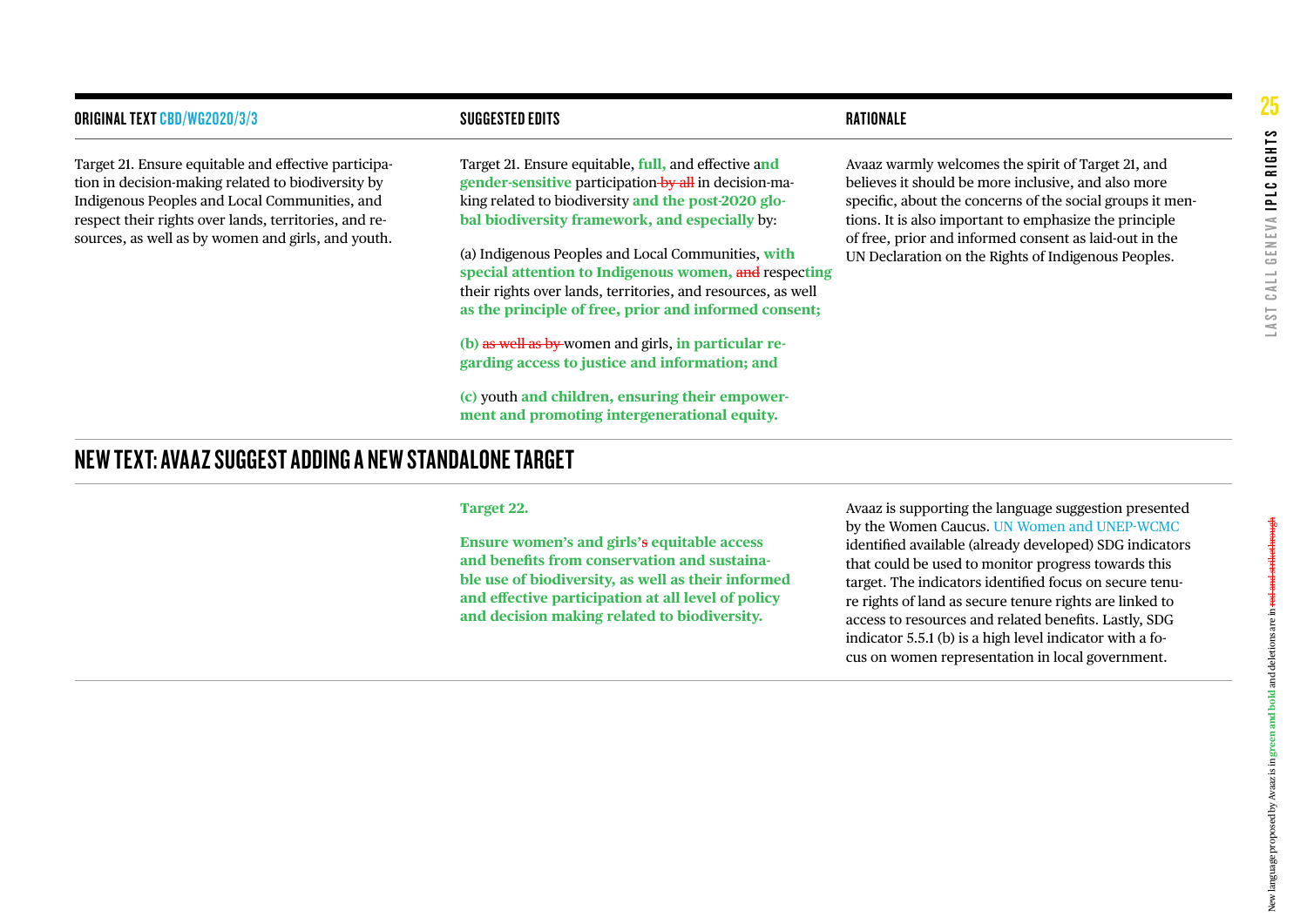## K. OUTREACH, AWARENESS AND UPTAKE

| <b>ORIGINAL TEXT CBD/WG2020/3/3</b>                                                                                                                                                                        | SUGGESTED EDITS                                                                                                                                                                                                                                             | RATIONALE                                                                                                                                |
|------------------------------------------------------------------------------------------------------------------------------------------------------------------------------------------------------------|-------------------------------------------------------------------------------------------------------------------------------------------------------------------------------------------------------------------------------------------------------------|------------------------------------------------------------------------------------------------------------------------------------------|
| 21. Outreach, awareness and uptake of the post-2020<br>global biodiversity framework by all stakeholders is<br>essential to effective implementation, including by:                                        | 21. Outreach, awareness and uptake of the post-2020<br>global biodiversity framework by all stakeholders is<br>essential to effective implementation, including by:                                                                                         | Given their prominent role in biodiversity con-<br>servation and sustainable use, active outreach<br>towards IPLCs should be undertaken. |
| Increasing understanding, awareness and appre-<br>ciation of the values of biodiversity, including the<br>associated knowledge, values and approaches used<br>by Indigenous Peoples and Local Communities; | Increasing understanding, awareness and appre-<br>ciation of the values of biodiversity, including the<br>associated knowledge, values and approaches used<br>by Indigenous Peoples and Local Communities;                                                  |                                                                                                                                          |
| Raising awareness of all actors of the existence of the<br>goals and targets of the post-2020 global biodiversity<br>framework and progress made towards their achievement;                                | Raising awareness of all actors of the existence of the<br>goals and targets of the post-2020 global biodiversity<br>framework and progress made towards their achievement;                                                                                 |                                                                                                                                          |
| Promoting or developing platforms and partner-<br>ships, including with media and civil society, to<br>share information on successes, lessons learned<br>and experiences in acting for biodiversity.      | Promoting or developing platforms and partner-<br>ships, including with <b>Indigenous Peoples and</b><br>Local Communities, media and civil society,<br>to share information on successes, lessons lear-<br>ned and experiences in acting for biodiversity. |                                                                                                                                          |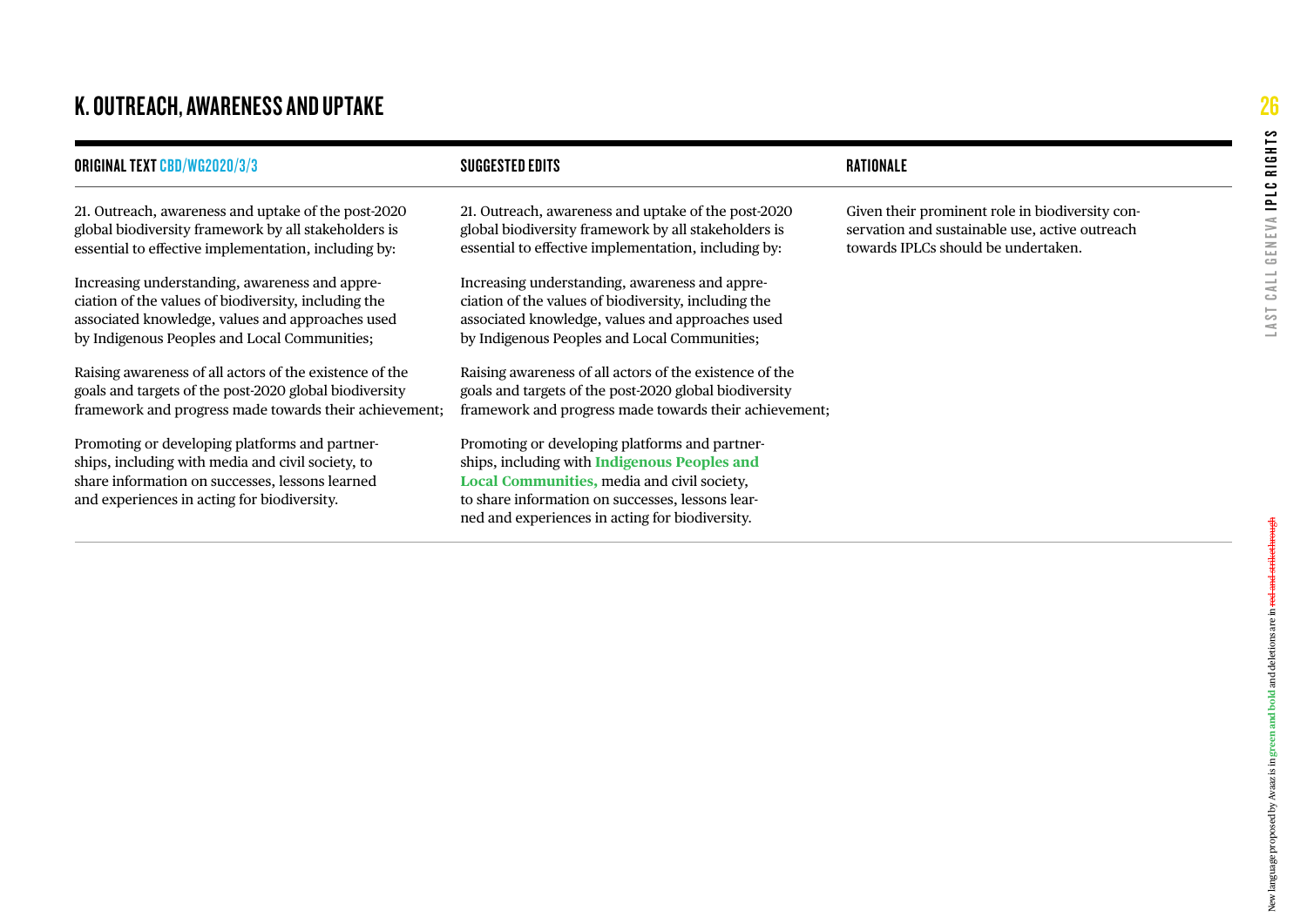# <span id="page-26-0"></span>ADDENDUM <sup>ON THE OBLIGATIONS OF STATES TO RESPECT IPLCS RIGHTS</sup>

As biodiversity regeneration has survived better in areas inhabited by IPLCs than in other areas, states can fulfill their CBD obligations on in-situ conservation and sustainable use of biodiversity only so far as they respect rights recognised for these communities to such their life and their local biodiversity regeneration adapted ways of knowing, using and treating plants, animals etc., which sustained biodiversity regeneration which fulfills human rights so that:

**01.** Each state shall ensure it will under its laws "respect, preserve and maintain knowledge, innovations and practices of indigenous and local communities embodying traditional lifestyles relevant for the conservation and sustainable use of biological diversity and promote their wider application" with such communities' approval and involvement (CBD article 8(j)).

**02.** To duly respect and maintain such knowledge and practices of these communities, states must respect the rights recognised to these communities correspondingly to their local biodiversity regeneration adapted ways of knowing, using and treating plants, animals and other life, their rights in respect to "indigenous and community conserved areas and territories, community-based management, customary sustainable use and community governance of biodiversity [...] taking into account international instruments and law related to human rights", like CBD states parties have already committed to do. (UNEP/CBD/COP/DEC/XII/5, Biodiversity for poverty eradication and sustainable development, paragraph 11).

**03.** Each state shall "protect and encourage customary use of biological resources in accordance with traditional cultural practices that are compatible with conservation or sustainable use requirements" - as indicated by their traditional occupations and their customary land use and tenure - and "support local populations to develop and implement remedial action in degraded areas where biological diversity has been reduced". (CBD articles 10 c-d).

**04.** "Recognizing the close and traditional dependence of many indigenous and local communities embodying traditional lifestyles on biological resources" (preamble) insofar as these are "lifestyles relevant for the conservation and sustainable use", states have to "respect, preserve and maintain knowledge, innovations and practices" of such communities (8 j) and "protect and encourage customary use of biological resources in accordance with traditional cultural practices that are compatible with conservation or sustainable use requirements" (CBD article 10 c).

**05.** Also ecosystem approach requires in "management of land, water and living resources", that "rights (...) should be recognized" for "communities living on the land**"** compliant to how "the closer management is to the ecosystem, the greater the responsibility, ownership, accountability, participation, and use of local knowledge". (CBD Ecosystem Principles 1-2) And sustainable use needs "promoting alternative non-consumptive uses of these resources" in terms of "non-monetary values". (CBD Addis Ababa Principles and Guidelines for Sustainable use of Biodiversity, principle 12 & operational guidelines)**.**

**06.** As such communities thus "depend directly on biodiversity and its customary sustainable use and management for their livelihoods, resilience and cultures and are therefore well placed [...] to efficiently and economically manage ecosystems" States are obliged to respect and protect such cultures of economy by which communities can "efficiently and economically manage ecosystems". (CBD Customary Sustainable Use Plan of Action UNEP/CBD/COP/DEC/XII/12, B, Annex, paragraph 6 b).

**07.** States are obliged to "adopt economically and socially sound measures that act as incentives for the conservation and sustainable use" (CBD article 11) and to learn thus from the abilities to "efficiently and economically manage ecosystems" from those biodiversity-dependent communities and to "promote their wider application" with such communities' approval and involvement (CBD article 8(j)) on how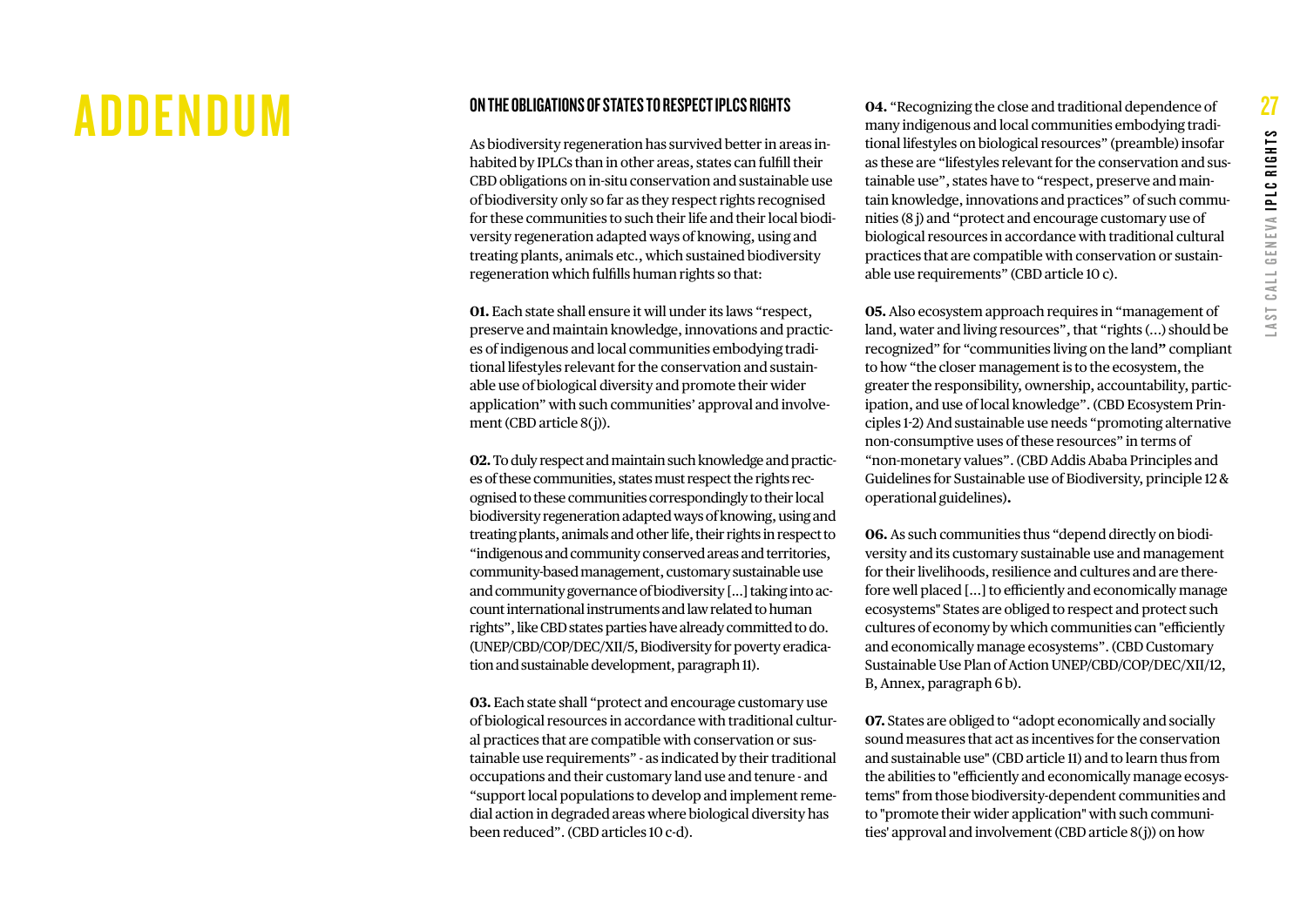#### ADDENDUM

such economical use and treatment of ecosystems needs to be managed building international "cooperation for the de velopment and use of (...) indigenous and traditional tech nologies". (article 18.4)

**08.** States have to retain their "sovereign right" ( CBD article 3) to use and access their natural wealth , prioritizing their obligations under the UN Charter based international law "based on the principle of the sovereign equality" of states whose common legal sovereign status and action are further "based on respect for the principle of equal rights and self-determination of peoples" (UN Charter articles 1.2, 1.3, 2.1, 55-56 and 103) under which "all peoples may, for their own ends, freely dispose of their natural wealth and re sources" with permanent sovereignty over them and so that "in no case may a people be deprived of its own means of subsistence" (article 1.2 of the main UN human rights trea ties, ICCPR and ICESCR).

**09.** As peoples' right to live self-determined life in terms of their development and subsistence and to use for these the natural wealth by the regeneration of which they live , re quires that the diversity of such natural wealth by which they live has to be sustained, this basis of international law requires biodiversity to be saved also as basis of the realiza tion of our inalienable human rights. Thus rights to activities which destroy world's biodiversity cannot comply with the totality of international law: All rights and obligations have to be respected by CBD implementation as it "shall not affect the rights and obligations (...) deriving from any existing in ternational agreement, except where the exercise of those rights and obligations would cause a serious damage or threat to biological diversity". (CBD article 22).

**10.** As the CBD has to respect the totality of rights rec ognised under international law, it cannot respect rights which would violate the totality of rights by allowing rights to activities which "would cause a serious damage or threat to biological diversity" (CBD article 22). As accelerating glob al biodiversity loss is in many ways driven or boosted by cer -

tain commercial types of rights over the use of biodiverse lands, forests and waters , such commercial rights in many ways "cause a serious damage or threat to biological diversi ty" and the states parties of the CBD are thus under article 22 of the Convention -and articles 3,4, 8 (c) & (l) and 18.4 obliged to correct those rights or their implementation in ways which prevent such damage and threat.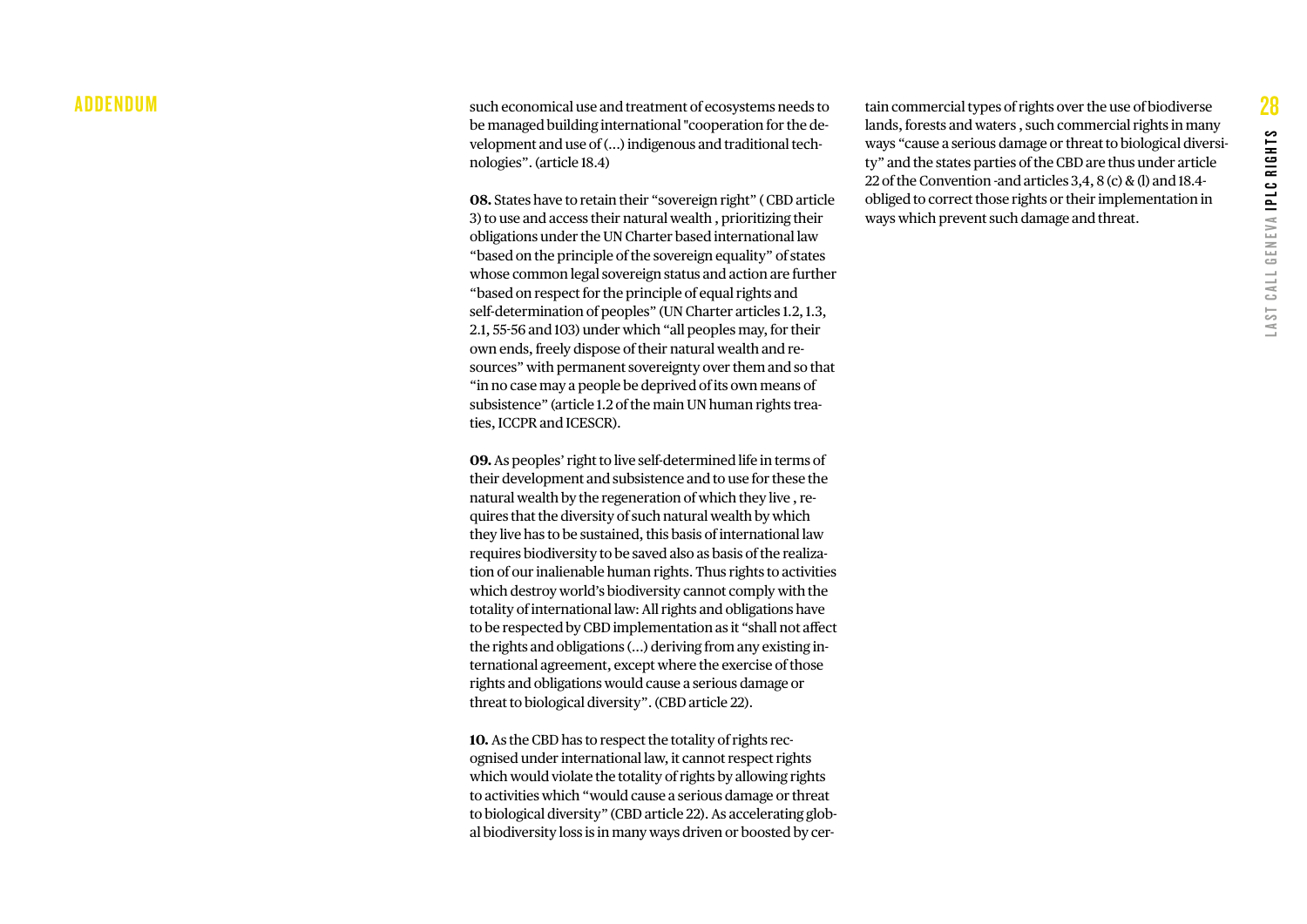<span id="page-28-0"></span>PREVIOUS AVAAZ CBD POSITION DOCUMENTS AND SPECIFIC REFERENCES TO IPLC RIGHTS

[Our comments on the Zero Draft of the Global Biodiversity](https://www.cbd.int/api/v2013/documents/87366F86-8CFB-ECFB-B594-64C9BD63AB6F/attachments/Avaaz-2.pdf)  [Framework of the CBD \(February 2020\)](https://www.cbd.int/api/v2013/documents/87366F86-8CFB-ECFB-B594-64C9BD63AB6F/attachments/Avaaz-2.pdf) [on IPLCs see page 4-5 and then pages 10, 11, 12, 13, 18, 19, 20, 22, 23, 24, 25, 26, 31 and 32]

[Our review comments on the SBSTTA-24 document: Updat](https://avaazmedia.s3.amazonaws.com/SBSTTA%2024%20peer%20review%20-%20Avaaz%20comments%20on%20Updated%20plan%20of%20action%202020-2030%20for%20the%20International%20Initiative%20for%20the%20Conservation%20and%20Sustainable%20Use%20of%20Soil%20Biodiversity.pdf)[ed plan of action 2020-2030 for the International Initiative](https://avaazmedia.s3.amazonaws.com/SBSTTA%2024%20peer%20review%20-%20Avaaz%20comments%20on%20Updated%20plan%20of%20action%202020-2030%20for%20the%20International%20Initiative%20for%20the%20Conservation%20and%20Sustainable%20Use%20of%20Soil%20Biodiversity.pdf)  [for the Conservation and Sustainable Use of Soil Biodiversity](https://avaazmedia.s3.amazonaws.com/SBSTTA%2024%20peer%20review%20-%20Avaaz%20comments%20on%20Updated%20plan%20of%20action%202020-2030%20for%20the%20International%20Initiative%20for%20the%20Conservation%20and%20Sustainable%20Use%20of%20Soil%20Biodiversity.pdf) [\(March 2020\)](https://avaazmedia.s3.amazonaws.com/SBSTTA%2024%20peer%20review%20-%20Avaaz%20comments%20on%20Updated%20plan%20of%20action%202020-2030%20for%20the%20International%20Initiative%20for%20the%20Conservation%20and%20Sustainable%20Use%20of%20Soil%20Biodiversity.pdf) [on IPLCs see pages 4, 5 and 6]

[Our comments on the draft monitoring framework \(August](https://www.cbd.int/api/v2013/documents/ADDD8E4C-3759-0C38-4898-1385FB518A20/attachments/Avaaz(1).pdf)  [2020\)](https://www.cbd.int/api/v2013/documents/ADDD8E4C-3759-0C38-4898-1385FB518A20/attachments/Avaaz(1).pdf) [on IPLCs see pages 3, 4, 6, 7, 8, 14, 17, 19, 21, 22, 23, 25, 26, 28, 33, 34, 35, 36, 37, 38, 39, 40, 41, 42, 43, 45, 47-48, 49, 50, 51, 53, 54, 59, 61, 72, 75, 76, 77, 78, 79, 80, 81, 82, 84, 85 and 86]

[Our review on linkages between the post-2020 Global Biodi](https://www.cbd.int/api/v2013/documents/ADDD8E4C-3759-0C38-4898-1385FB518A20/attachments/Avaaz(2).pdf)[versity Framework and 2030 Agenda for Sustainable Devel](https://www.cbd.int/api/v2013/documents/ADDD8E4C-3759-0C38-4898-1385FB518A20/attachments/Avaaz(2).pdf)[opment \(August 2020\)](https://www.cbd.int/api/v2013/documents/ADDD8E4C-3759-0C38-4898-1385FB518A20/attachments/Avaaz(2).pdf) [on IPLCs see pages 3, 5, 9 and 11]

[Our statement at SBSTTA-24 regarding the Zero Draft of the](https://www.cbd.int/doc/interventions/602d2afcf2686600010f89ae/SBSTTTA-24%20(Avaaz%20statement).pdf)  [GBF \(February 2021\)](https://www.cbd.int/doc/interventions/602d2afcf2686600010f89ae/SBSTTTA-24%20(Avaaz%20statement).pdf).

[Our statement at SBI-3 on transparency and participation](https://www.cbd.int/doc/interventions/604ae75dbe155c00016bdbb6/SBI-3%20Convention%20on%20Biological%20Diversity%20(March%202021)%20I%20Statement%20from%20Avaaz%20on%20transparency%20and%20participation.pdf)  [\(March 2021\)](https://www.cbd.int/doc/interventions/604ae75dbe155c00016bdbb6/SBI-3%20Convention%20on%20Biological%20Diversity%20(March%202021)%20I%20Statement%20from%20Avaaz%20on%20transparency%20and%20participation.pdf).

[Proposal to revamp resource mobilization and financial](https://www.cbd.int/doc/interventions/60a0762d84af93000140c427/Avaaz%20statement%20SBI%203%20-%20Agenda%20items%205-6%20(May%202021).pdf)  [mechanism response to implement a strong and inclusive](https://www.cbd.int/doc/interventions/60a0762d84af93000140c427/Avaaz%20statement%20SBI%203%20-%20Agenda%20items%205-6%20(May%202021).pdf)  [global biodiversity framework \(May 2021\)](https://www.cbd.int/doc/interventions/60a0762d84af93000140c427/Avaaz%20statement%20SBI%203%20-%20Agenda%20items%205-6%20(May%202021).pdf) [on IPLCs see pages 3, 6, 7, 13 and 14]

[Our statement at OEWG-3 and our comments and sugges](https://www.cbd.int/doc/interventions/6131d0df95cf8200016faa54/Avaaz_closing_OEWG3.pdf)[tions on the First Draft of the Global Biodiversity Framework](https://www.cbd.int/doc/interventions/6131d0df95cf8200016faa54/Avaaz_closing_OEWG3.pdf) [of the CBD \(September 2021\)](https://www.cbd.int/doc/interventions/6131d0df95cf8200016faa54/Avaaz_closing_OEWG3.pdf) [On IPLCs see pages 7, 8, 13, 16, 17, 20, 22, 23, 25, 29, 30 and 32]

*Avaaz has also been very active in the wider space of civil society, and has shared positions with other organizations over Indigenous rights and land rights. Below are some examples:*

[Joint statement on the 23rd Meeting of the Subsidiary Body](http://cbd-alliance.org/sites/default/files/documents/joint%20Final%20Statement%20_0.pdf)  [on Scientific, Technical and Technological Advice, in which](http://cbd-alliance.org/sites/default/files/documents/joint%20Final%20Statement%20_0.pdf)  [Avaaz is a co-signatory.](http://cbd-alliance.org/sites/default/files/documents/joint%20Final%20Statement%20_0.pdf)

[Joint statement on ABCMs workshop, in which Avaaz is a](http://cbd-alliance.org/sites/default/files/documents/Report%20ABCM%202019.pdf)  [co-signatory.](http://cbd-alliance.org/sites/default/files/documents/joint%20Final%20Statement%20_0.pdf)

[Joint statement over the High-Level Summit on Biodiversity,](https://globalforestcoalition.org/wp-content/uploads/2020/09/Peoples-response-ENG.pdf)  [in which Avaaz is](https://globalforestcoalition.org/wp-content/uploads/2020/09/Peoples-response-ENG.pdf) [co-signatory](http://cbd-alliance.org/sites/default/files/documents/joint%20Final%20Statement%20_0.pdf).

[Joint position statement over the Global Biodiversity Frame](http://cbd-alliance.org/sites/default/files/documents/DO%27s%20and%20DONT%27s%20ENG.pdf)[work, in which Avaaz is a](http://cbd-alliance.org/sites/default/files/documents/DO%27s%20and%20DONT%27s%20ENG.pdf) [co-signatory](http://cbd-alliance.org/sites/default/files/documents/joint%20Final%20Statement%20_0.pdf).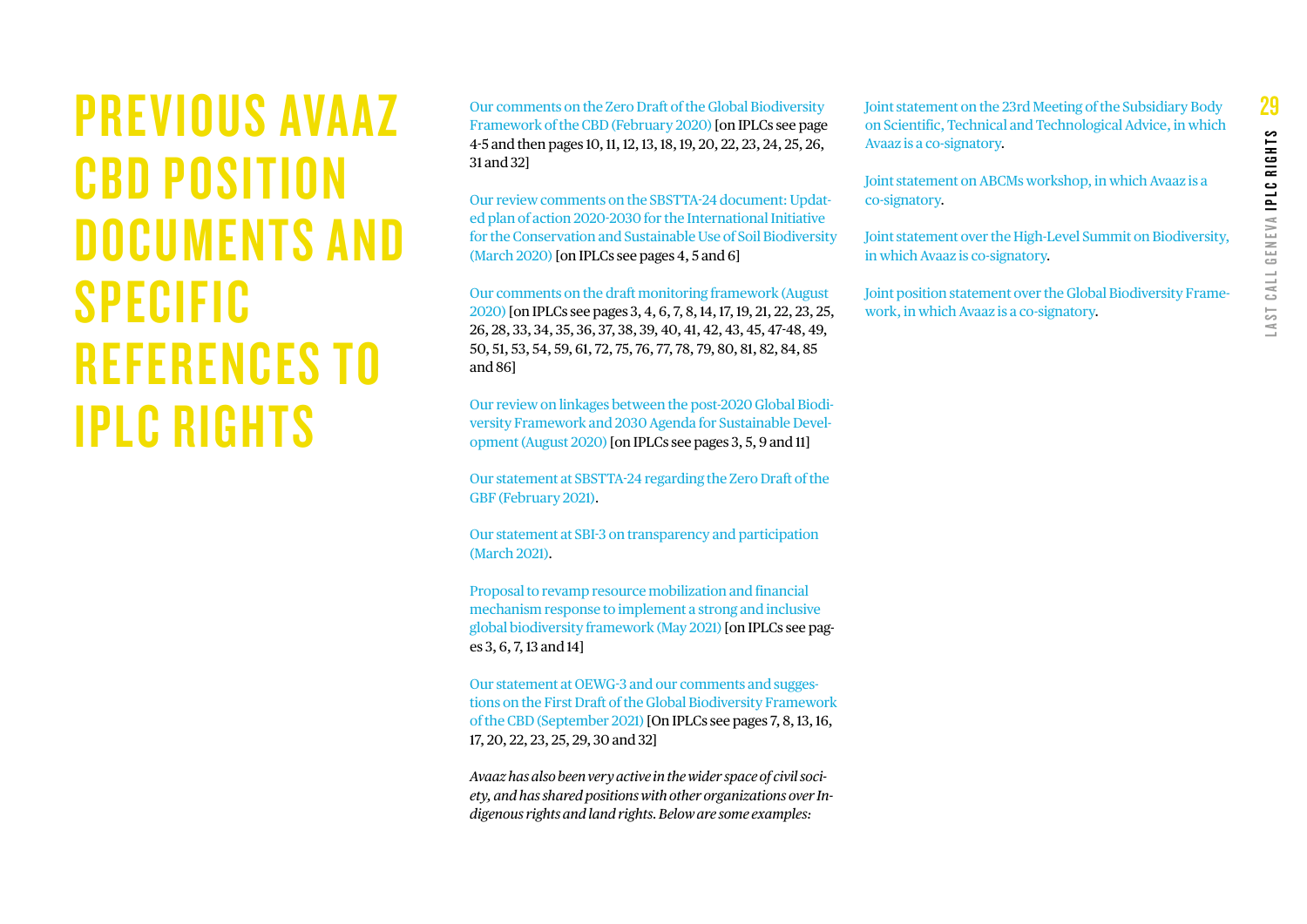<span id="page-29-0"></span>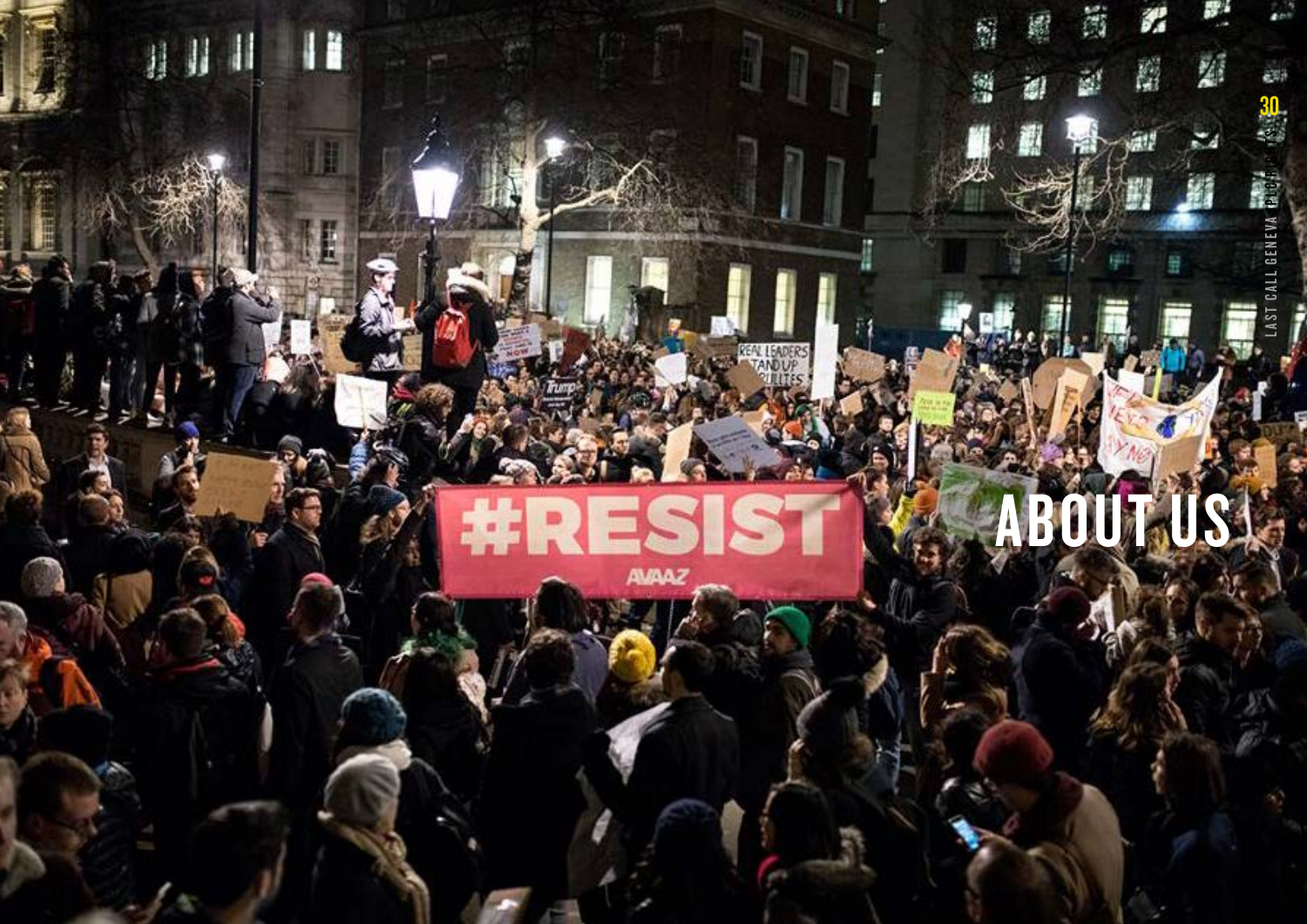Avaaz —meaning "voice" in several European, Middle Eastern and Asian languages— launched in 2007 with a simple democratic mission: organize citizens of all nations to close the gap between the world we have and the world most people everywhere want. Currently, Avaaz has a membership of almost 70 million people from all countries and territories.

Avaaz empowers millions of people from all walks of life to take action on pressing global, regional and national issues, from corruption and poverty to conflict and the environment. Our model of internet organising allows thousands of individual efforts, however small, to be rapidly combined into a collective force.

Each year, Avaaz sets overall priorities through all-member polls. For the 2021-2022 period, our membership have chosen the following top five priorities: climate change (54.94%), defending human rights (33.43%), protecting biodiversity and ending the extinction crisis (31.14%), fighting polarisation, extremism and defending democracy (27.82%), and tackling poverty (25.56%).

In other words, the Avaaz staff doesn't set an agenda in advance to try and convince members to go along with. It's quite the opposite: Avaaz staff create actions that are in line with priorities chosen by members. Because Avaaz is wholly member-funded, democratic accountability is in our DNA: we don't accept funds from governments, corporations, political parties, or foundations, and have policies in place to limit disproportionate influence of high net worth individuals: we thus only receive small individual donations, and the highest amount we can accept is US\$ 5,000.

Our community runs campaigns in 17 languages, served by a core team on 6 continents and thousands of volunteers. We take action —delivering petitions, researching, emailing, lobbying governments, organizing "offline" protests and events, and funding grassroots campaigns, litigation, or direct actions on the ground— to ensure that the views and values of the world's people inform the decisions that affect us all.

Avaaz is mobilized on all three Rio conventions through engaging with civil society at the national and global level, and with officials from Parties and international organizations to connect each sector of society in the common goal towards a sustainable future.

At the Convention of Biological Diversity, among many other contributions, Avaaz has provided suggestions and comments for the following documents:

- [Zero Draft of the global biodiversity framework](https://www.cbd.int/api/v2013/documents/87366F86-8CFB-ECFB-B594-64C9BD63AB6F/attachments/Avaaz-2.pdf)
- [SBSTTA-24 documents on the updated plan of action](https://avaazmedia.s3.amazonaws.com/SBSTTA%2024%20peer%20review%20-%20Avaaz%20comments%20on%20Updated%20plan%20of%20action%202020-2030%20for%20the%20International%20Initiative%20for%20the%20Conservation%20and%20Sustainable%20Use%20of%20Soil%20Biodiversity.pdf)  [2020-2030 for the International Initiative for the Con](https://avaazmedia.s3.amazonaws.com/SBSTTA%2024%20peer%20review%20-%20Avaaz%20comments%20on%20Updated%20plan%20of%20action%202020-2030%20for%20the%20International%20Initiative%20for%20the%20Conservation%20and%20Sustainable%20Use%20of%20Soil%20Biodiversity.pdf)[servation and Sustainable Use of Soil Biodiversity](https://avaazmedia.s3.amazonaws.com/SBSTTA%2024%20peer%20review%20-%20Avaaz%20comments%20on%20Updated%20plan%20of%20action%202020-2030%20for%20the%20International%20Initiative%20for%20the%20Conservation%20and%20Sustainable%20Use%20of%20Soil%20Biodiversity.pdf)
- [SBSTTA-24 Draft monitoring framework](https://www.cbd.int/api/v2013/documents/ADDD8E4C-3759-0C38-4898-1385FB518A20/attachments/Avaaz(1).pdf)
- [SBSTTA-24 Review on linkages between the post-2020](https://www.cbd.int/api/v2013/documents/ADDD8E4C-3759-0C38-4898-1385FB518A20/attachments/Avaaz(2).pdf)  [Global Biodiversity Framework and 2030 Agenda for](https://www.cbd.int/api/v2013/documents/ADDD8E4C-3759-0C38-4898-1385FB518A20/attachments/Avaaz(2).pdf)  [Sustainable Development](https://www.cbd.int/api/v2013/documents/ADDD8E4C-3759-0C38-4898-1385FB518A20/attachments/Avaaz(2).pdf)
- [SBI-3 contribution on transparency and participation](https://www.cbd.int/doc/interventions/604ae75dbe155c00016bdbb6/SBI-3%20Convention%20on%20Biological%20Diversity%20(March%202021)%20I%20Statement%20from%20Avaaz%20on%20transparency%20and%20participation.pdf)
- [SBI-3 contribution with a proposal to revamp resource](https://www.cbd.int/doc/interventions/60a0762d84af93000140c427/Avaaz%20statement%20SBI%203%20-%20Agenda%20items%205-6%20(May%202021).pdf)  [mobilization and financial mechanism response to imple](https://www.cbd.int/doc/interventions/60a0762d84af93000140c427/Avaaz%20statement%20SBI%203%20-%20Agenda%20items%205-6%20(May%202021).pdf)[ment a strong and inclusive global biodiversity framework](https://www.cbd.int/doc/interventions/60a0762d84af93000140c427/Avaaz%20statement%20SBI%203%20-%20Agenda%20items%205-6%20(May%202021).pdf)
- [OEWG-3 comments and suggestions on the First Draft](https://www.cbd.int/doc/interventions/6131d0df95cf8200016faa54/Avaaz_closing_OEWG3.pdf)  [of the global biodiversity framework](https://www.cbd.int/doc/interventions/6131d0df95cf8200016faa54/Avaaz_closing_OEWG3.pdf)
- [COP 15 \(Part 1\) and comments on the First Draft of the](https://avaazimages.avaaz.org/CBD%20COP%2015%20-%20Avaaz%20listening%20document%20%2811th%20October%202021%29.pdf)  [Post-2020 global biodiversity framework \(Avaaz's Lis](https://avaazimages.avaaz.org/CBD%20COP%2015%20-%20Avaaz%20listening%20document%20%2811th%20October%202021%29.pdf)[tening Document\)](https://avaazimages.avaaz.org/CBD%20COP%2015%20-%20Avaaz%20listening%20document%20%2811th%20October%202021%29.pdf)

Avaaz has also been active in the civil society space of the CBD, and has shared positions with other progressive movements. Some examples:

- [Joint statement on the 23rd Meeting of the Subsidiary](http://cbd-alliance.org/sites/default/files/documents/joint%20Final%20Statement%20_0.pdf)  [Body on Scientific, Technical and Technological Ad](http://cbd-alliance.org/sites/default/files/documents/joint%20Final%20Statement%20_0.pdf)[vice, in which Avaaz is a co-signatory.](http://cbd-alliance.org/sites/default/files/documents/joint%20Final%20Statement%20_0.pdf)
- [Joint statement on ABCMs workshop, in which Avaaz is](http://cbd-alliance.org/sites/default/files/documents/Report%20ABCM%202019.pdf)  [a co-signatory.](http://cbd-alliance.org/sites/default/files/documents/Report%20ABCM%202019.pdf)
- [Joint statement over the High-Level Summit on Biodi](https://globalforestcoalition.org/wp-content/uploads/2020/09/Peoples-response-ENG.pdf)[versity, in which Avaaz is co-signatory.](https://globalforestcoalition.org/wp-content/uploads/2020/09/Peoples-response-ENG.pdf)
- [Joint position statement over the Global Biodiversity](http://cbd-alliance.org/sites/default/files/documents/DO%27s%20and%20DONT%27s%20ENG.pdf)  [Framework, in which Avaaz is a co-signatory.](http://cbd-alliance.org/sites/default/files/documents/DO%27s%20and%20DONT%27s%20ENG.pdf)
- [Joint statement on the outcomes of the IUCN World](https://avaazimages.avaaz.org/Closing%20statement%202020%20IUCN-2.pdf)  [Conservation Congress 2020, in reference to the CBD](https://avaazimages.avaaz.org/Closing%20statement%202020%20IUCN-2.pdf)  [COP15, in which Avaaz is co-signatory.](https://avaazimages.avaaz.org/Closing%20statement%202020%20IUCN-2.pdf)
- [Open letter from civil society to world leaders ahead of](https://www.forestpeoples.org/sites/default/files/documents/HR%20Env_signatory%20letter_english.pdf)  [the COP-15 \(part 1\): Put human rights at the centre of en](https://www.forestpeoples.org/sites/default/files/documents/HR%20Env_signatory%20letter_english.pdf)[vironmental policy, in which Avaaz is co-signatory](https://www.forestpeoples.org/sites/default/files/documents/HR%20Env_signatory%20letter_english.pdf)